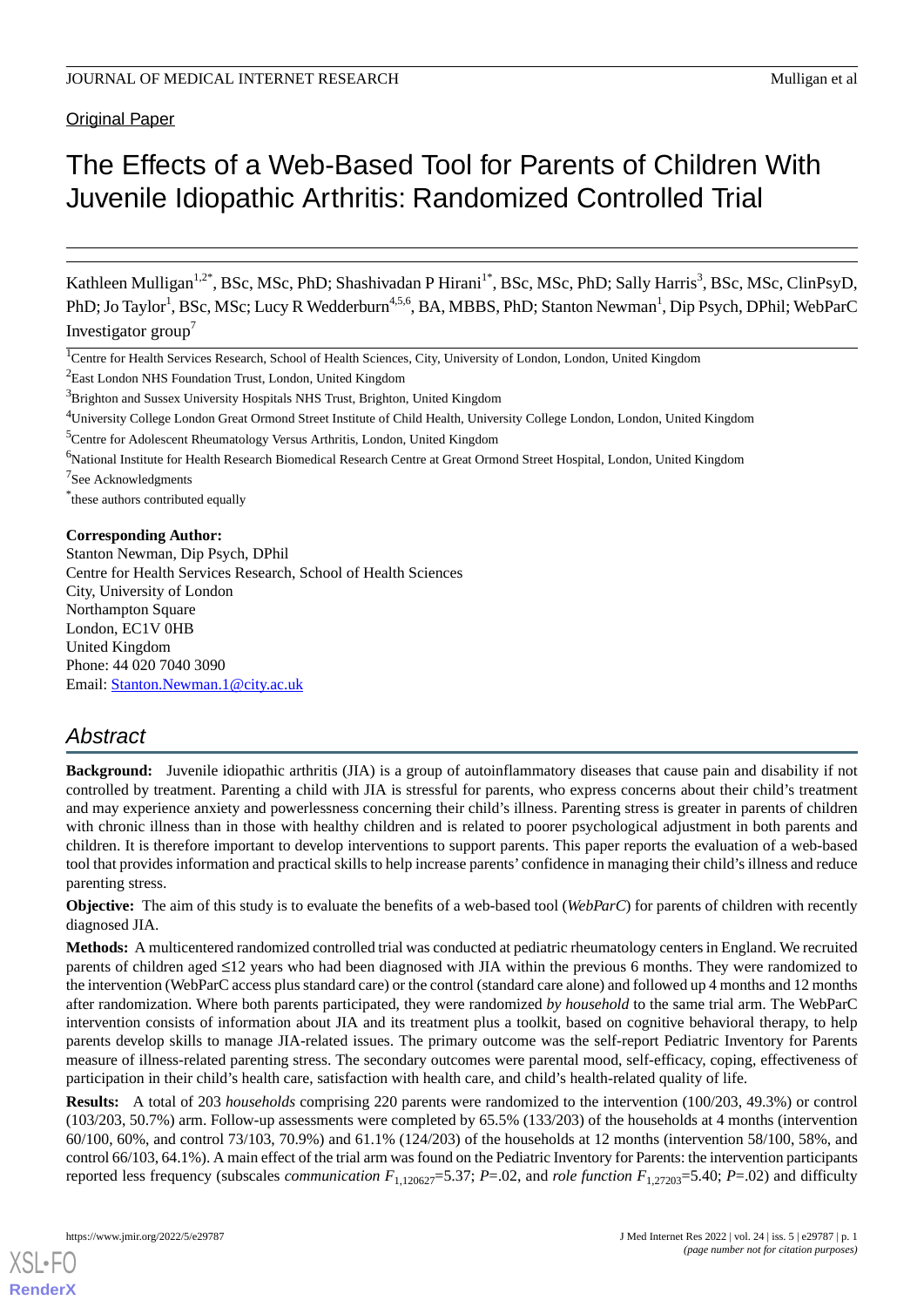(subscales *communication F*<sub>1,2237</sub>=7.43; *P*=.006, *medical care F*<sub>1,2907</sub>=4.04; *P*=.04, and *role function F*<sub>1,821</sub>=4.37, *P*=.04) regarding illness-related stressful events than the control participants.

**Conclusions:** The WebParC website for parents of children with JIA reduced illness-related parenting stress. This web-based intervention offers a feasible preventive approach for parents of children with JIA and potentially could be adapted and evaluated for parents of children with other chronic illnesses.

**Trial Registration:** International Standard Randomized Controlled Trial Number (ISRCTN) 13159730; http://www.isrctn.com/ISRCTN13159730

*(J Med Internet Res 2022;24(5):e29787)* doi: [10.2196/29787](http://dx.doi.org/10.2196/29787)

### **KEYWORDS**

parenting stress; juvenile idiopathic arthritis; web-based intervention; randomized controlled trial; parenting; pediatrics; arthritis; RCT; rheumatology; children; youth; web-based tool; mobile phone

### *Introduction*

### **Background**

Parenting a child with juvenile idiopathic arthritis (JIA) presents many challenges, including dealing with the child's pain, distress, and physical difficulties; managing medication, hospital visits (which may involve traveling a considerable distance from home), and impact on schooling; financial issues such as time off work; and uncertainty about the future. In addition, in some health care systems, there are substantial medication costs. Parents of children with JIA have concerns about their child's treatment [[1](#page-18-0)[-3](#page-18-1)] and may experience anxiety and powerlessness concerning their child's illness [\[4](#page-18-2)]. Parenting stress is greater in parents of children with chronic illness than in those with healthy children [\[5](#page-18-3)] and is associated with poorer psychological adjustment in both parents and children [[5,](#page-18-3)[6](#page-18-4)]. Given the interconnectedness between parent and child adjustment, early intervention to support parents may facilitate better adjustment for their children with JIA [\[7](#page-18-5),[8\]](#page-18-6). The Pediatric Psychosocial Preventative Health Model developed by Kazak [[8\]](#page-18-6) is a 3-tier model for treating the families of children in pediatric health settings. The model offers a guide for matching psychosocial support to families' level of need. It proposes that most families of children with chronic illnesses are likely to be distressed but resilient (universal tier). A smaller group of families have risk factors for ongoing difficulties and require targeted care. The smallest group, clinical/treatment, has a high level of risk factors for ongoing distress and requires more intensive clinical services. Kazak [\[8](#page-18-6)] stresses the need to adopt preventive approaches to support families in the universal tier to build their resilience and prevent future problems.

A potential preventive approach is to provide web-based interventions. It is important that parents are able to access information from a trusted source [[9\]](#page-19-0); however, health information on the internet is unregulated, often not validated through a systematic process [[10\]](#page-19-1), and the quality is variable

[[11,](#page-19-2)[12\]](#page-19-3). When developing this research, none of the websites providing information for children and young people with JIA and their parents had been evaluated in a randomized controlled trial (RCT) and none provided skills training in techniques to help parents to manage their child's arthritis [[12\]](#page-19-3).

We developed a website for parents of children with recently diagnosed JIA (*WebParC*) [\[13](#page-19-4)] to complement usual clinical care, with potential to help parents cope with the stress of their child having JIA. It is a specially designed web-based tool providing around-the-clock access to information and practical skills in dealing with specific problems (eg, taking medication) and accessible as need arises. This paper reports the evaluation of WebParC.

#### **Objectives**

The aim of the study is to test the hypothesis that parents provided with WebParC in addition to standard care would experience less illness-related parenting stress than those provided standard care alone.

### *Methods*

#### **Design**

This was a multicenter RCT.

#### **Participating Research Sites**

A total of 16 National Health Service tertiary pediatric rheumatology services in England participated in the study.

### **Ethical Approval**

Approval was obtained from the Health Research Authority London Bridge Research Ethics Committee (13/LO/0288).

#### **Research Participants**

The participants were parents attending rheumatology clinic appointments with their child, who met the criteria outlined in [Textbox 1.](#page-2-0)

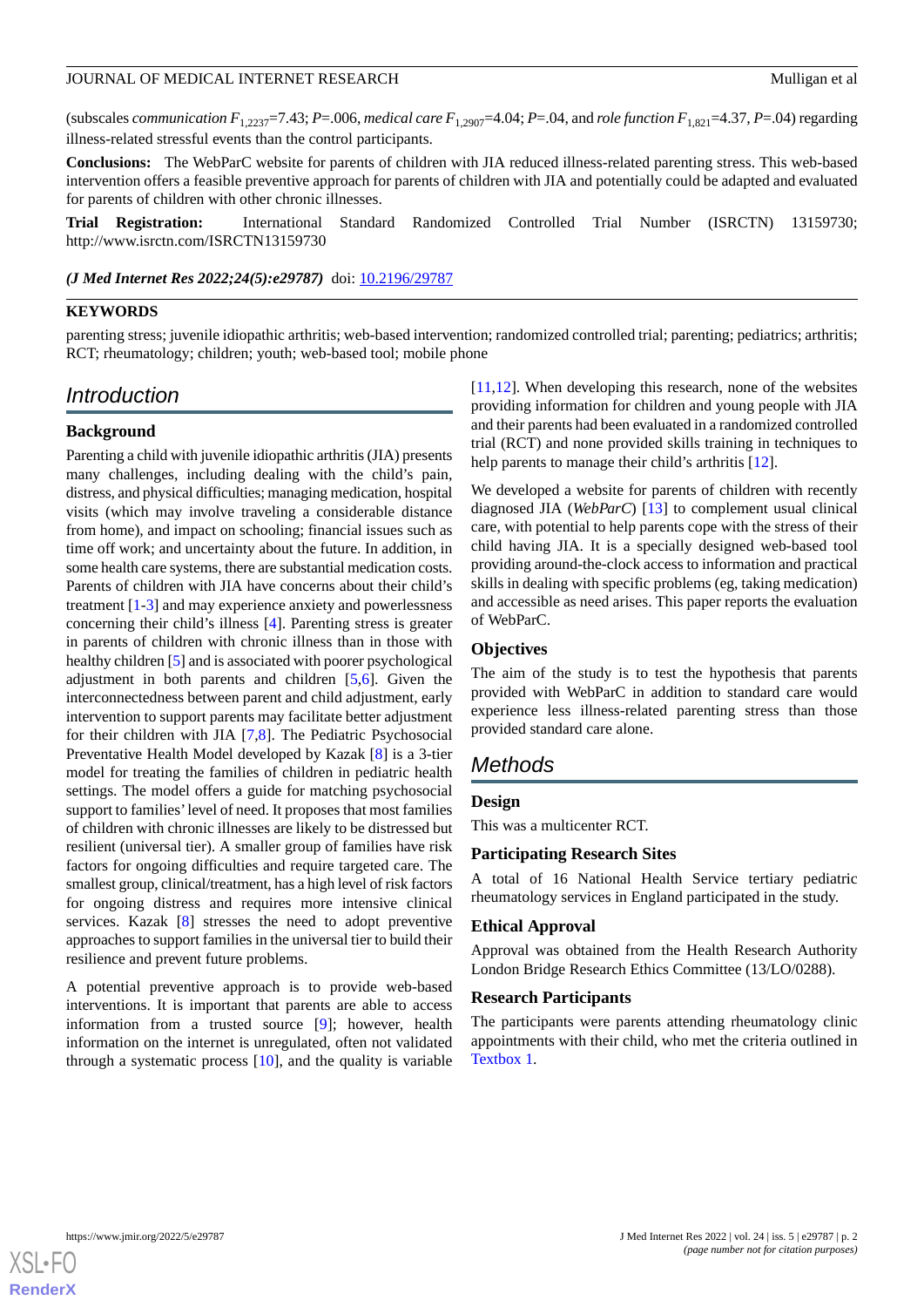<span id="page-2-0"></span>**Textbox 1.** Inclusion and exclusion criteria.

#### **Inclusion criteria**

- Parent aged ≥18 years, with a child aged ≤12 years, recently diagnosed with juvenile idiopathic arthritis (within the previous 6 months)
	- It was considered appropriate to focus the website on this age group because responsibility is taken mainly by parents in the child's earlier years but tends to move to the child as they get older; therefore, different strategies may be required for parents of adolescents
	- Juvenile idiopathic arthritis was diagnosed by a pediatric rheumatologist according to current International League of Associations for Rheumatology criteria [\[14\]](#page-19-5), which specify that juvenile idiopathic arthritis involves inflammation of the joints that begins before the age of 16 years and persists for at least 6 weeks. The International League of Associations for Rheumatology categorizes 7 juvenile idiopathic arthritis subtypes that differ in clinical course and are based on the number of inflamed joints, laboratory tests, and clinical features. The subtypes are oligoarticular, polyarticular–rheumatoid factor negative, polyarticular–rheumatoid factor positive, systemic-onset, psoriatic, enthesitis-related, and undifferentiated arthritis
	- One or both parents could participate. Parents did not need to be living together or with the child with juvenile idiopathic arthritis to be eligible
- Internet access
- Able to speak and read English

#### **Exclusion criteria**

- Current severe mental illness such as identifiable psychosis in parents
- Major problems with literacy, making the questionnaire completion impossible
- Likely to be distressed by the study, as judged by their child's rheumatologist

### **Procedures**

#### *Overview*

Parents were invited to participate by their child's rheumatologist when attending a clinic appointment with their child. Interested parents were given the opportunity to ask questions and were given the participant information sheet to read at the clinic or to take home if they wished to have more time to consider participation. Those who wished to participate provided written consent to the site research staff. If the child with JIA was aged 8-12 years, the child's assent was obtained for their demographic and clinical data to be collected for the research. After providing consent, participants were given baseline questionnaires to complete at the clinic or at home and return them to the trial coordinating center (a freepost envelope was provided). A link to a web-based version of the questionnaire on Qualtrics software was also provided so that parents could choose their preferred completion mode. Where both parents participated, they were given questionnaire packs with separate return envelopes and individual study IDs that they entered into Qualtrics if they chose web-based completion. If the baseline questionnaire was not returned, a member of the site research team contacted the participants by telephone. This was a change to the protocol made partway through the trial to enhance questionnaire return rates.

### *Randomization*

To minimize selection bias, participants were randomized by the trial coordinating center after receipt of the completed baseline questionnaire. Randomization was in a ratio of 1:1 to trial arms. Where both parents participated, they were randomized to the same trial arm (ie, randomization was clustered by *household*). Blocked randomization per site was performed using computer-generated randomization sequences

[XSL](http://www.w3.org/Style/XSL)•FO **[RenderX](http://www.renderx.com/)**

that allowed varying randomization block sizes. A combination of block sizes was used, varying among 2, 4, and 6, depending on site size; we used different-sized blocks so that sites could not guess which group the last participant of a block would be randomized to. Allocation was concealed from clinical teams to avoid biasing clinical care; however, after allocation, it was not possible to blind the trial coordinator because the follow-up questionnaires contained additional questions about the website for intervention arm participants. Other members of the investigating team were blinded to trial arm allocation. Participants were requested not to inform their child's clinicians of their trial arm allocation.

### *Trial Arms*

#### **Control Arm**

Children of control arm participants continued to receive standard clinical care as provided by the study site.

#### **Intervention Arm**

In addition to standard care, those allocated to the intervention arm were given free unlimited password-protected access to the website.

### **Website Design**

The *JIA website for Parents* site was designed following:

- 1. A review was conducted of the literature on parents' experiences of having a child with JIA.
- 2. A review of websites was conducted to find those that (1) included information about JIA for parents, (2) provided specific skills training for parents to manage their child's JIA, and (3) contained information in English. Although many sites were found that provided information about JIA, at the time of review, 5 main websites [\[15](#page-19-6)[-19\]](#page-19-7) that contained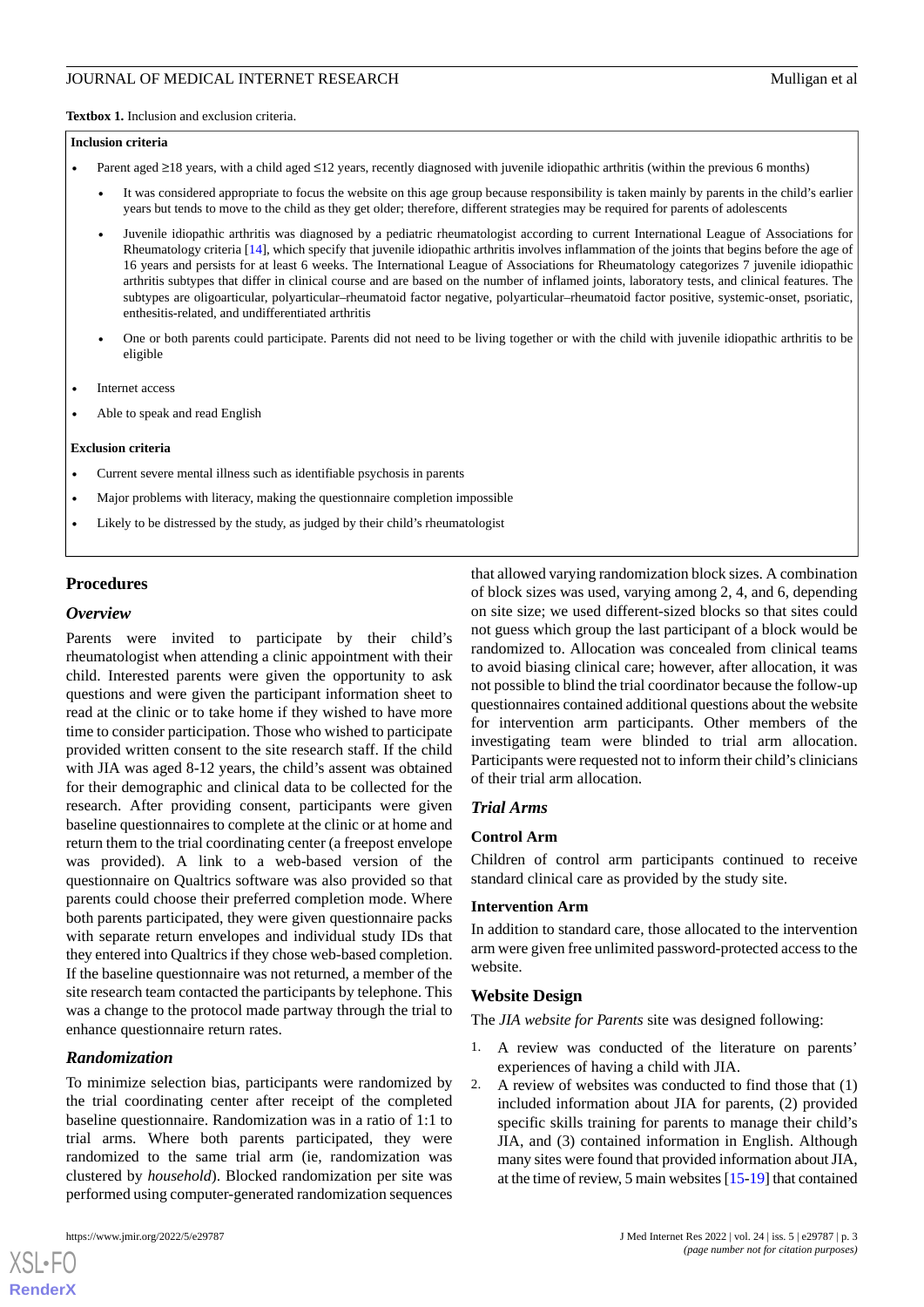significant information for parents were reviewed in detail but none contained skills training to assist parents.

- 3. A focus group was conducted with 6 parents to ask their views on what the website should include.
- 4. We conducted 2 focus groups with 12 health care professionals—6 (50%) rheumatologists, 5 (42%) rheumatology nurse specialists, and 1 (8%) clinical psychologist—to ask their views on what the website should include.

Website content was written by health professionals supported by a research assistant. The health professionals included 13 rheumatologists, 4 rheumatology nurse specialists, 2 clinical psychologists, an occupational therapist, an ophthalmologist, 2 physiotherapists, a podiatrist, and a social worker. A website consultant designed the site for layout, usability, and acceptability.

The resulting prototype website was tested by 7 parents and eight health professionals (4, 50%, rheumatologists; 2, 25%, rheumatology nurse specialists; 1, 13%, physiotherapist; and 1, 13%, clinical psychologist) to evaluate usability, navigation, structure, layout, and content. Minor changes were made to the website after this assessment. These included condensing some of the text, improving some text formatting with the use of bullet points, correcting a few navigation links, and renaming some tabs with more user-friendly terms.

Over the course of the website development but before trial commencement, the website was reviewed and updated to ensure that user interfaces and content were current. Website content did not change thereafter during the trial period. The website is device adaptive; therefore, it is suitable for use on computer, tablet, and smartphone.

The website has two main components:

- 1. Information about JIA and its treatment. This comprises sections about cause, diagnosis, JIA types and symptoms, how JIA changes with time, possible complications, the rheumatology team, and everyday life and available treatments. It also includes videos of health professionals explaining JIA and its treatment as well as video testimonials from parents about living with, and caring for, children with JIA as a family.
- 2. A JIA toolkit based on cognitive behavioral therapy that includes psychoeducation about thoughts, feelings, and behavior following a diagnosis; cognitive restructuring techniques to challenge unhelpful thinking to promote coping with JIA; problem-solving skills to promote coping with adherence issues and stressful events; strategies to promote effective communication with family members and the health care team; and pain management techniques,

including cognitive restructuring, relaxation, distraction, and pacing.

The toolkit includes a number of downloadable resources such as problem-solving sheet, thought diary, breaking negative thought cycle sheet, reward chart, procedure contract template and certificate, visual timetable, and audio relaxation sessions for children and adults.

### **Trial Measures**

### *Parent Data*

Parents provided demographic data including age, gender, education level, and relationship status.

Information on the validated self-report questionnaire measures is reported in [Table 1.](#page-4-0) The primary outcome was parenting stress at 4 months after randomization, measured with the Pediatric Inventory for Parents (PIP) [\[20](#page-19-8)], which is a validated measure to assess difficult events that parents may face. Respondents answer two questions for each event: how often it occurred in the past 7 days and how difficult it was for them. The 4-month time span was chosen to give parents sufficient time to make use of the website and to evaluate its effect in the short term. Follow-up times were also selected to fit around clinic visits.

The secondary outcomes were as follows:

- Parenting stress at 12 months after randomization using the PIP [[20\]](#page-19-8). This time span was chosen to evaluate the medium-term effects of using the website.
- Parent mood, assessed with the Hospital Anxiety and Depression Scale [[21\]](#page-19-9).
- Parent confidence in managing their child's arthritis, assessed with the Parent's Arthritis Self-Efficacy Scale (PASE) [[22\]](#page-19-10).
- Parent effectiveness in managing their child's health care, assessed using the Effective Consumer Scale–Adapted (ECS17-A) [\[23](#page-19-11)]. The original scale developed for adults with musculoskeletal disease was adapted to refer to how parents manage their child's disease.
- Parent satisfaction with health care, assessed with the Client Satisfaction Questionnaire [\[24](#page-19-12)].
- A proxy measure of the child's health-related quality of life was assessed with the Child Health Questionnaire, 50-item parent version (CHQ-PF50) [[25\]](#page-19-13).

Process measures on website use and parent coping and beliefs about their child's illness (Brief Coping Orientation to Problems Experienced [[26\]](#page-19-14) and Brief Illness Perception Questionnaire [[27\]](#page-19-15), respectively) were collected but will be reported separately from this paper, which focuses on the trial outcomes.

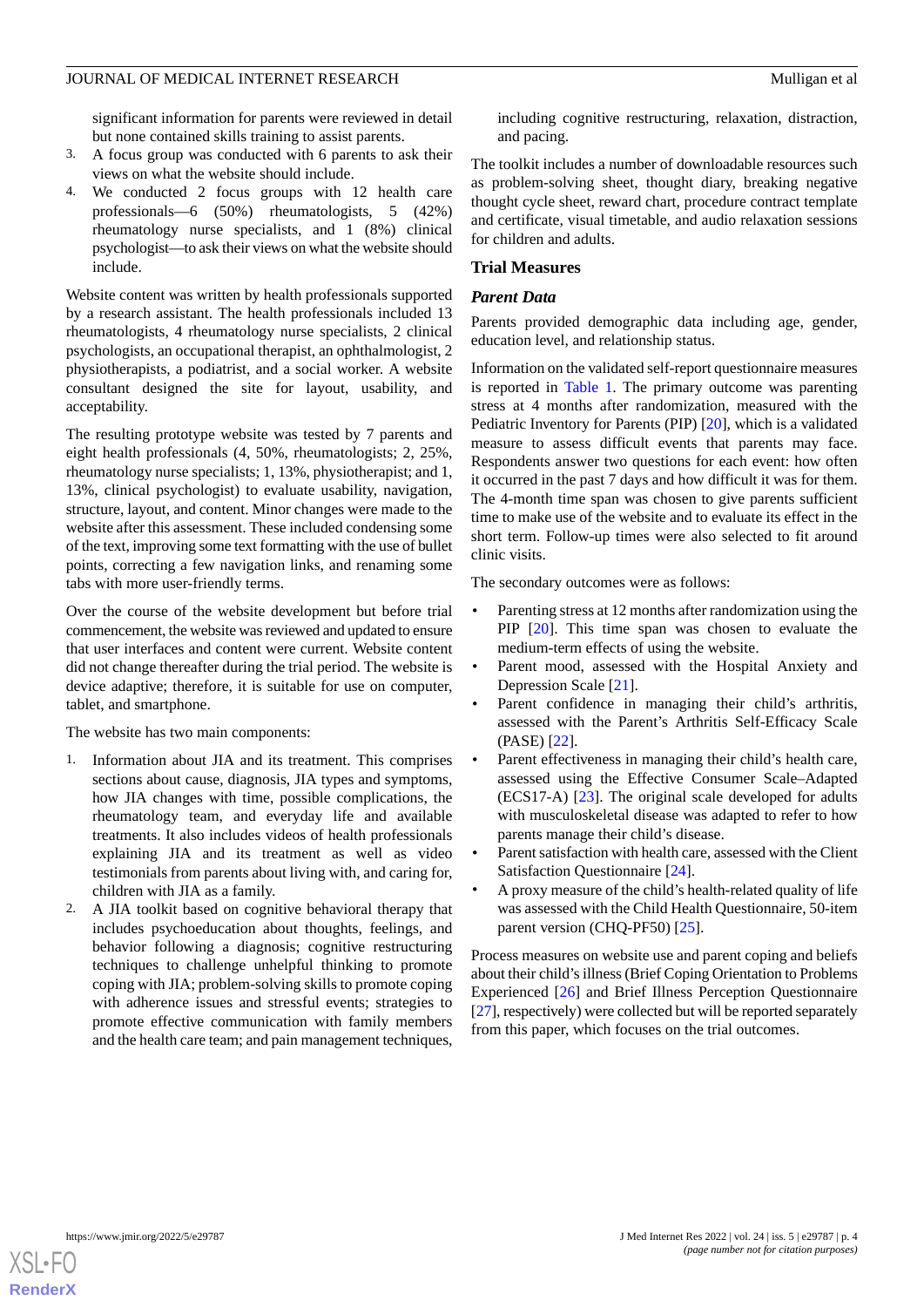#### <span id="page-4-0"></span>**Table 1.** Trial measures.

| Measure and subscales                                            | Number of<br>items           | Response scale                                                               | Scoring                                                                                                                                            | Cronbach $\alpha$ in Web-<br>ParC study at baseline |
|------------------------------------------------------------------|------------------------------|------------------------------------------------------------------------------|----------------------------------------------------------------------------------------------------------------------------------------------------|-----------------------------------------------------|
| <b>Pediatric Inventory for Parents [20]</b>                      |                              | 1=never to 5=very often and<br>1=not at all to 5=extremely                   | Higher score=greater frequency<br>or difficulty of stressful events                                                                                |                                                     |
| 2 subscales (Frequency and Difficul-<br>ty)                      | 84 (42 for each<br>subscale) |                                                                              | Total 42-210 in each subscale                                                                                                                      |                                                     |
| 4 domains                                                        |                              |                                                                              | Frequency total score: .959; Dif-<br>ficulty total score: .965                                                                                     |                                                     |
| Communication                                                    | 9                            |                                                                              | $9 - 45$                                                                                                                                           | Frequency: .787; Diffi-<br>culty: .841              |
| <b>Emotional distress</b>                                        | 15                           |                                                                              | 15-75                                                                                                                                              | Frequency: .918; Diffi-<br>culty: .913              |
| Medical care                                                     | 8                            |                                                                              | 8-40                                                                                                                                               | Frequency: .840; Diffi-<br>culty: .846              |
| Role function                                                    | 10                           |                                                                              | 10-50                                                                                                                                              | Frequency: .840; Diffi-<br>culty: .864              |
| <b>Hospital Anxiety and Depression Scale [21]</b>                |                              |                                                                              |                                                                                                                                                    |                                                     |
| Anxiety and Depression                                           | 7 items per<br>scale         | 0-3 (response options vary<br>for each item)                                 | $0-21$ per subscale (mild: 8-10;<br>moderate: 11-14; severe: 15-21);<br>higher score=more symptoms of<br>anxiety or depression                     | Anxiety: .900; Depres-<br>sion: .872                |
| Parent's Arthritis Self-Efficacy Scale [22]                      |                              |                                                                              |                                                                                                                                                    |                                                     |
| Symptoms and Psychosocial                                        | 14 (7 in each<br>subscale)   | $1 = \text{very uncertain to } 7 = \text{very}$<br>certain or not applicable | Scores are standardized to 0-10<br>for each subscale. Higher<br>score=greater self-efficacy                                                        | Symptoms: .902; Psy-<br>chosocial: .934             |
| <b>Effective Consumer Scale-Adapted</b><br>$[23]$                | 17                           | 0=never to 4=always                                                          | A score for each domain and a<br>total score are calculated and<br>converted to 0-100. Higher<br>score=a more effective consumer<br>of health care | Total score: .933                                   |
| Use of health information                                        | 3                            |                                                                              |                                                                                                                                                    | .812                                                |
| Clarifying personal priorities                                   | 3                            |                                                                              |                                                                                                                                                    | .836                                                |
| Communicating with others                                        | 3                            |                                                                              |                                                                                                                                                    | .801                                                |
| Negotiating roles and taking control                             | $\overline{4}$               |                                                                              |                                                                                                                                                    | .798                                                |
| Deciding and taking action                                       | 4                            |                                                                              |                                                                                                                                                    | .876                                                |
| <b>Client Satisfaction Questionnaire [24]</b>                    |                              |                                                                              |                                                                                                                                                    |                                                     |
| $N/A^a$                                                          | 8                            | 1-4 (response options vary<br>for each item)                                 | A total score is calculated. High-<br>er score=greater satisfaction with<br>healthcare                                                             | .898                                                |
| <b>Child Health Questionnaire 50-item</b><br>parent version [25] | 50                           | Variable                                                                     | Standardized to population<br>norms and range from 0 to 100<br>(mean 50, SD 10). Higher<br>score=better health-related quali-<br>ty of life        |                                                     |
| <b>Summary scores</b>                                            |                              |                                                                              |                                                                                                                                                    | N/A                                                 |
| Physical                                                         |                              |                                                                              |                                                                                                                                                    |                                                     |
| Psychosocial                                                     |                              |                                                                              |                                                                                                                                                    |                                                     |
| <b>Subscales</b>                                                 |                              |                                                                              |                                                                                                                                                    |                                                     |
| Physical functioning                                             |                              |                                                                              |                                                                                                                                                    | .942                                                |
| Role/social limitations-emotion-<br>al/behavioral                |                              |                                                                              |                                                                                                                                                    | .988                                                |
| Role/social limitations-physical                                 |                              |                                                                              |                                                                                                                                                    | .962                                                |

[XSL](http://www.w3.org/Style/XSL)•FO **[RenderX](http://www.renderx.com/)**

https://www.jmir.org/2022/5/e29787 J Med Internet Res 2022 | vol. 24 | iss. 5 | e29787 | p. 5 *(page number not for citation purposes)*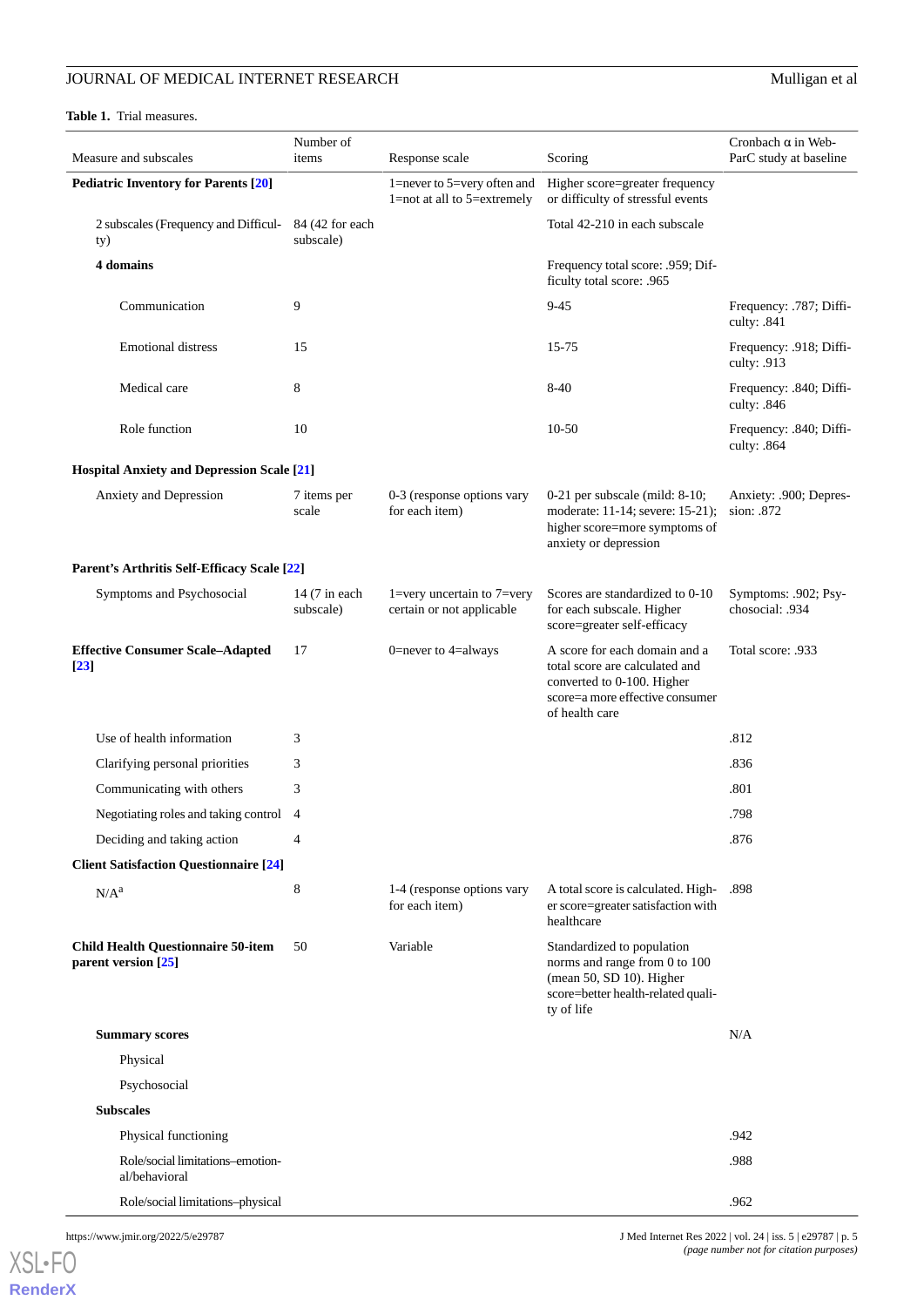| Measure and subscales      | Number of<br>items | Response scale | Scoring | Cronbach $\alpha$ in Web-<br>ParC study at baseline |
|----------------------------|--------------------|----------------|---------|-----------------------------------------------------|
| Bodily pain and discomfort |                    |                |         | .923                                                |
| <b>Behavior</b>            |                    |                |         | .905                                                |
| Mental health              |                    |                |         | .921                                                |
| Self-esteem                |                    |                |         | .954                                                |
| General health perceptions |                    |                |         | .709                                                |
| Parental impact-emotional  |                    |                |         | .821                                                |
| Parental impact-time       |                    |                |         | .807                                                |
| Family activities          |                    |                |         | .940                                                |
| Family cohesion            |                    |                |         | $N/A$ : single item                                 |

 $\rm ^{a}N/A$ : not applicable.

### *Child Data*

Information about participants' children with JIA (gender, age, JIA subtype, date of diagnosis, core outcome variables (number of inflamed and limited joints, erythrocyte sedimentation rate, Child Health Assessment Questionnaire, parent global rating, and physician global rating) [[28\]](#page-19-16), medication, and any related comorbidities were gathered by the clinical sites and sent securely to the trial coordinating center.

### **Follow-up**

At 4 and 12 months after randomization, the trial center sent follow-up questionnaires both electronically and in hard copy for participants to choose their preferred completion method. Where both parents participated, they were mailed the follow-up questionnaire packs individually and a link to the web-based questionnaire was sent to their individual email addresses. Up to two telephone or text reminders were sent if questionnaires were not returned within 2 weeks. Follow-up clinical data for the child (core outcome variables, medication, and comorbidities) were obtained from trial sites' clinic notes closest to the follow-up time points.

Participants were sent a £5 (US \$6.80) gift voucher on return of each completed study questionnaire. This protocol change was made partway through the trial to enhance questionnaire return rates, but the gift voucher was offered retrospectively to all participants.

### **Statistical Considerations**

### *Sample Size*

Both parents were invited to participate; therefore, sample size calculation allowed for *clustering* by household. The power calculation was based on the PIP primary outcome measure, assessed at 4 months after randomization. SDs on the PIP scales frequency (PIP-F) and difficulty (PIP-D) were expected to be 25 [\[20](#page-19-8)]. Therefore, 85 households per trial arm was considered adequate to detect a mean difference of 10 points with 80% power and 5% significance level, representing a medium effect size. This allowed for clustering by household, assuming an intracluster correlation of 0.5. Allowing for a 15% dropout rate, 100 households per trial arm (200 total) were needed.

### *Statistical Analysis*

Data were collected and stored in a secure manner in accordance with the guidelines of the United Kingdom's Data Protection Act and the European Union's General Data Protection Regulation. Analysis was conducted using SPSS software (version 25.0; IBM Corp).

Missing value analysis examined item-level missing data. Scale authors' rules, where available, were applied for dealing with missing data. If rules were not available, mean imputation within a scale was used when ≥50% of the scale items were available. The Little missing completely at random (MCAR) test was conducted to indicate the appropriateness of further imputations. If the levels of missing data on any scale or item were >10%, multiple imputation was conducted (m=10). Data from all time points (baseline, 4 months, and 12 months) were used to predict missing data, but the 3 time points were imputed separately and only for participants who provided data at that time point. Resultant databases were analyzed separately, after which Rubin's rules [[29,](#page-19-17)[30](#page-19-18)] were used to combine the results from the 10 data sets. Responders (those who completed at least one follow-up) were compared with nonresponders on baseline characteristics using logistic regression analyses.

Analyses were on an intention-to-treat basis. Outcomes were compared using multilevel modeling with a random effect of household and adjusting for the variable at baseline and any parent and child demographic characteristics that differed between trial arms. We explored the main effects of time and trial arm and their interaction by entering trial arm, time, and the interaction between trial arm and time as fixed effects, using the restricted maximum likelihood estimation method. Significant interaction terms were interpreted as indicating differential treatment effectiveness and explored with post hoc tests. Hedges *g* was calculated for effect sizes of differences between trial arms at each follow-up.

## *Results*

### **Overview**

Between February 2016 and October 2018, 717 parents were assessed for eligibility and 326 (45.5%) consented to take part. Baseline questionnaires were returned by parents of 207 children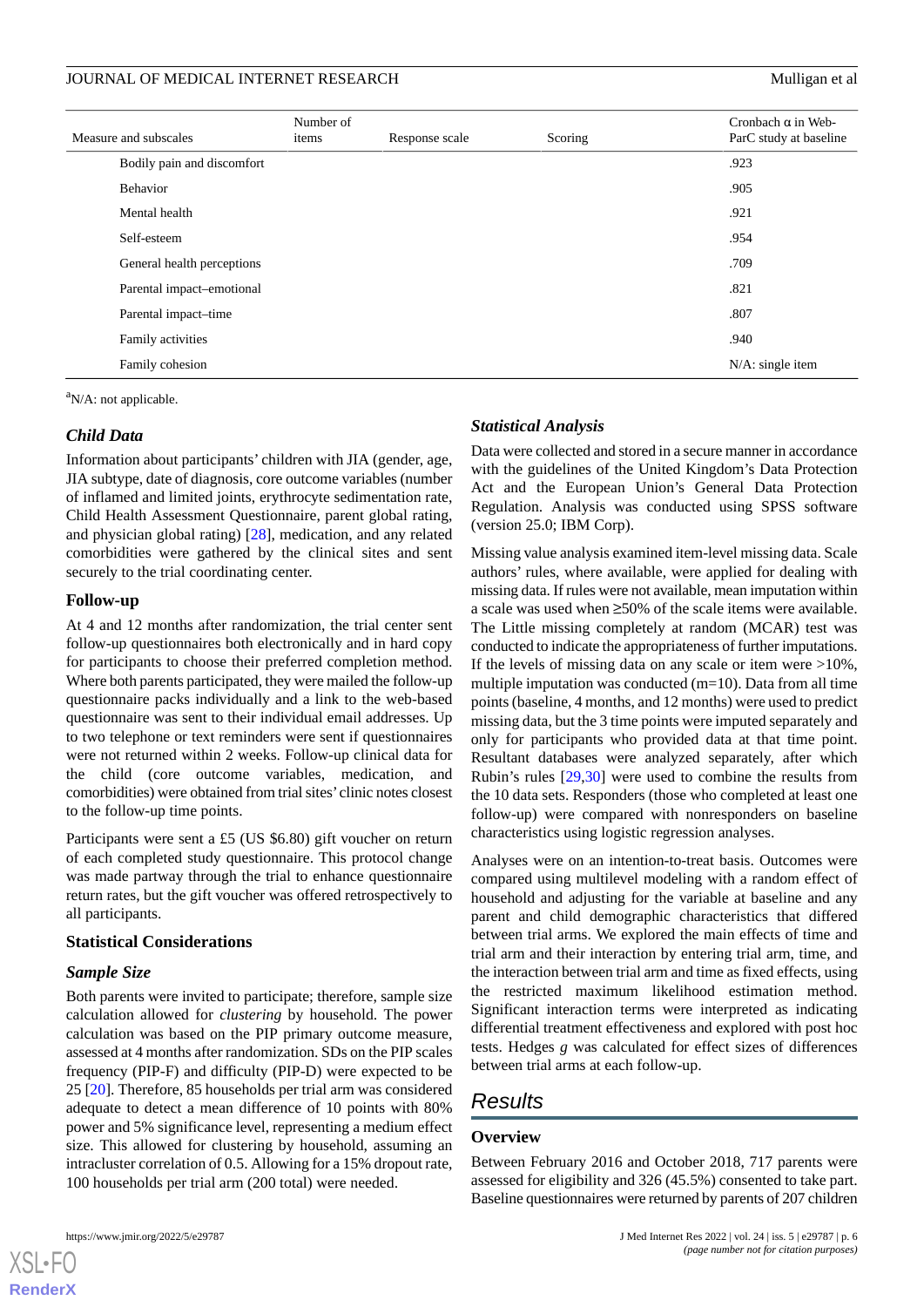(*households*). In all, 4 protocol violations were identified (diagnosis not JIA, 2/4, 50%; >6 months since diagnosis, 1/4, 25%; and consent form not received, 1/4, 25%), leaving a final sample of 203 households (220 parents), 100 (49.3%) households (106/220, 48.2%, parents) randomized to the intervention arm and 103 (50.7%) households (114/220, 51.8%, parents) randomized to the control arm [\(Figure 1\)](#page-6-0). Follow-up questionnaires were completed by 65.5% (133/203) of the households (141/220, 64.1%, parents) at 4 months and 61.1% (124/203) of the households (128/220, 58.2%, parents) at 12 months. Attrition did not differ significantly between

intervention and control at 4 months  $(\chi^2_{1} = 2.8; P = .10)$  or 12 months  $(\chi^2_{1}=0.5; P=.47)$ . Responders (those who completed one or both follow-ups) differed from nonresponders (those who completed neither follow-up) on two baseline variables: mothers (146/183, 79.8%) responded proportionally more than fathers (20/37, 54.1%; B=1.210, SE 0.378; *P*=.001; odds ratio 3.354, 95% CI 1.600-7.033) and responders scored higher on the baseline ECS17-A subscale *use of health information* (mean 77.4, SE 1.26) than nonresponders (mean 71.0, SE 2.77; B=0.020, SE 0.009; *P*=.02; odds ratio 1.021, 95% CI 1.003-1.039).

<span id="page-6-0"></span>



### **Missing Values**

[XSL](http://www.w3.org/Style/XSL)•FO **[RenderX](http://www.renderx.com/)**

At baseline, 58.8% (50/85) of the variables and 88.2% (194/220) of the cases had complete data, relating to an overall missing data level of 5.7% (Little MCAR test:  $\chi^2_{7726}$ =7356.6; *P*=.99).

At the 4-month follow-up, 83.7% (118/141) of the cases followed up had complete data but no variables were complete, relating to an overall missing data level of 9.4% (Little MCAR test:  $\chi^2_{3333}$ =454.2; *P*=.99). At the 12-month follow-up, 82.8% (106/128) of the cases had complete data, with 87% (40/46) of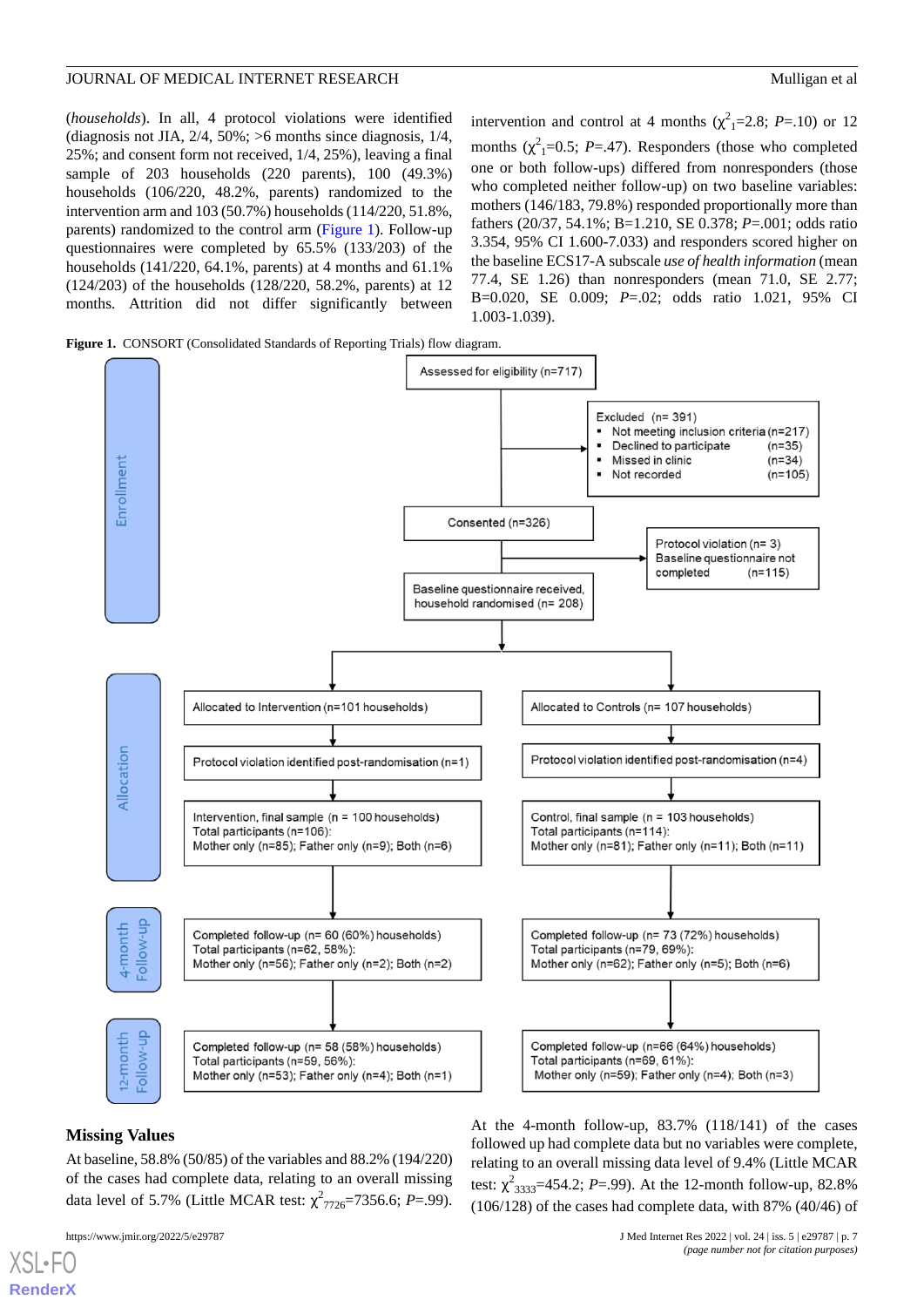the variables having complete data, relating to an overall missing data level of 12.4% (Little MCAR test: χ 2 <sup>2978</sup>=140.3; *P*=.99).

### **Baseline Characteristics**

Baseline characteristics are shown in [Table 2](#page-8-0). In 8.4% (17/203) of the cases, both parents took part. Most of the participants were mothers (183/220, 83.2%). The parents' average age was 36.5 (SD 6.5) years, and 31.8% (70/220) were educated to degree level or above. Participants' children with JIA were predominantly girls (136/203, 67%), with a mean age of 6.1

(SD 3.4) years. The most frequent JIA subtypes were oligoarticular (107/203, 52.7%) and polyarticular (65/203, 32%).

Unadjusted means and SEs for all questionnaires at each time point are presented in [Multimedia Appendix 1.](#page-18-7) No difference between the trial arms was found on any clinical or self-report questionnaire at baseline; however, education level was higher in the intervention arm (mean 3.65, SD 1.63; control: mean 3.17, SD 1.52; *F*1,218=5.221; *P*=.02). This was controlled for in all analyses.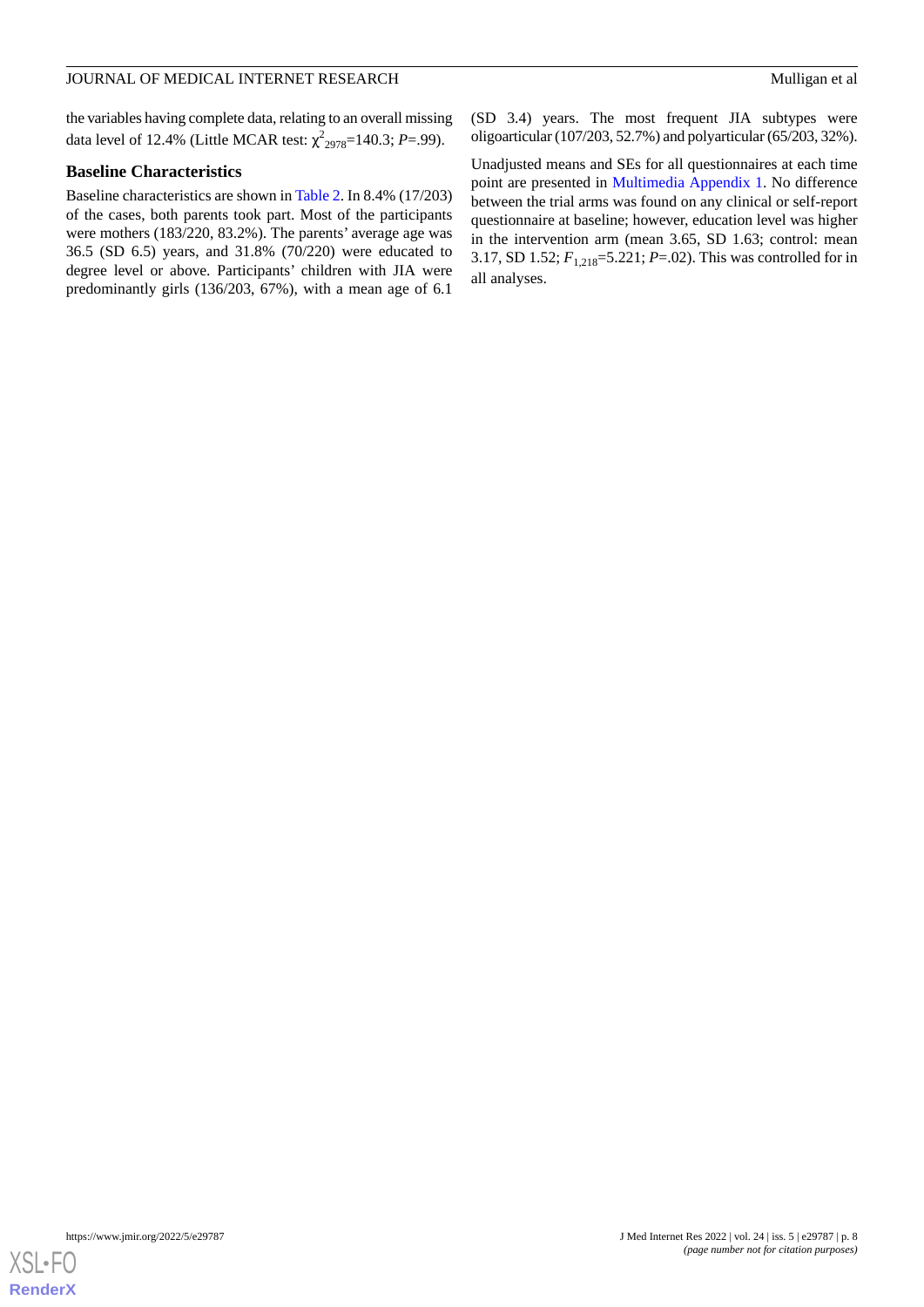<span id="page-8-0"></span>**Table 2.** Participant characteristics at baseline.

|                                                     | Intervention     | Control          | Total            |
|-----------------------------------------------------|------------------|------------------|------------------|
| Parents, details                                    |                  |                  |                  |
| Households, n                                       | 100              | 103              | 203              |
| Participants, n                                     | 106              | 114              | 220              |
| Parents, n (%)                                      |                  |                  |                  |
| Mother                                              | 91 (85.8)        | 92 (80.7)        | 183 (83.2)       |
| Father                                              | 15(14.2)         | 22(19.3)         | 37(16.8)         |
| Age (years), mean (SD)                              | 35.8(6.5)        | 37.2(6.4)        | 36.5(6.5)        |
| Education, n (%)                                    |                  |                  |                  |
| $\leq GCSE^a$ or equivalent                         | 33(31.2)         | 52 (45.6)        | 85 (38.7)        |
| Advanced Level <sup>b</sup> or equivalent           | 26(24.5)         | 25(21.9)         | 51 (23.2)        |
| $HNC^{c}$ or $HND^{d}$                              | 7(6.6)           | 7(6.1)           | 14(6.4)          |
| Degree or postgraduate                              | 40(37.7)         | 30(26.3)         | 70 (31.8)        |
| Relationship status, n (%)                          |                  |                  |                  |
| Single or divorced or separated                     | 11(10.4)         | 19(16.6)         | 30(13.6)         |
| Married or living with partner or in a relationship | 95(89.6)         | 95 (83.3)        | 190 (86.4)       |
| Living with child with $JIAe$ , n (%)               | 104(98.1)        | 111(97.4)        | 215(97.7)        |
| Average number of children per family, mean (SE)    | 2.11(0.09)       | 2.03(0.09)       | 2.07(0.06)       |
| Child with JIA, details                             |                  |                  |                  |
| Total, n                                            | 100              | 103              | 203              |
| Gender, n (%)                                       |                  |                  |                  |
| Female                                              | 69(69)           | 67(65)           | 136(67)          |
| Male                                                | 31(31)           | 36(35)           | 67(33)           |
| Age (years), mean (SD)                              | 6.3(3.2)         | 6.0(3.7)         | 6.1(3.4)         |
| JIA subtype, n (%)                                  |                  |                  |                  |
| Systemic                                            | 4(4)             | 4(3.9)           | 8(3.9)           |
| Oligoarticular                                      | 58 (58)          | 49 (47.6)        | 107(52.7)        |
| Polyarticular                                       | 28 (28)          | 37 (35.9)        | 65 (32)          |
| Psoriatic                                           | 6(6)             | 5(4.9)           | 11(5.4)          |
| ERA <sup>f</sup>                                    | 3(3)             | 4(3.9)           | 7(3.4)           |
| Undifferentiated                                    | 1(1)             | 4(3.9)           | 5(2.5)           |
| Current disease severity, median (IQR)              |                  |                  |                  |
| Number of active joints (known for 189/203, 93.1%)  | $2(1-5)$         | $2(1-5.5)$       | $2(1-5)$         |
| Number of limited joints (known for 189/203, 93.1%) | $2(1-4)$         | $2(1-4)$         | $2(1-4)$         |
| CHAQ <sup>g</sup> (known for 128/203, 63.1%)        | $0.8(0.3-1.3)$   | $0.8(0-1.4)$     | $0.8(0.1-1.3)$   |
| Parent global (known for 117/203, 57.6%)            | $3.3(0.7-5.4)$   | $2.8(1.0-6.0)$   | $3.0(0.9-5.7)$   |
| Physician global (known for 113/203, 55.7%)         | $3.0(1.5-6.0)$   | $2.0(0.9-5.0)$   | $2.5(1.0-5.0)$   |
| $ESRh$ (known for 135/203, 66.5%)                   | $17.0(6.0-38.0)$ | $22.5(7.3-36.5)$ | $20.2(7.0-37.0)$ |
| Medication, n (%)                                   |                  |                  |                  |
| Methotrexate                                        | 31(31)           | 39 (37.9)        | 70(34.5)         |
| Biologic                                            | 0(0)             | 2(1.9)           | 2(1)             |

[XSL](http://www.w3.org/Style/XSL)•FO **[RenderX](http://www.renderx.com/)**

https://www.jmir.org/2022/5/e29787 J Med Internet Res 2022 | vol. 24 | iss. 5 | e29787 | p. 9 *(page number not for citation purposes)*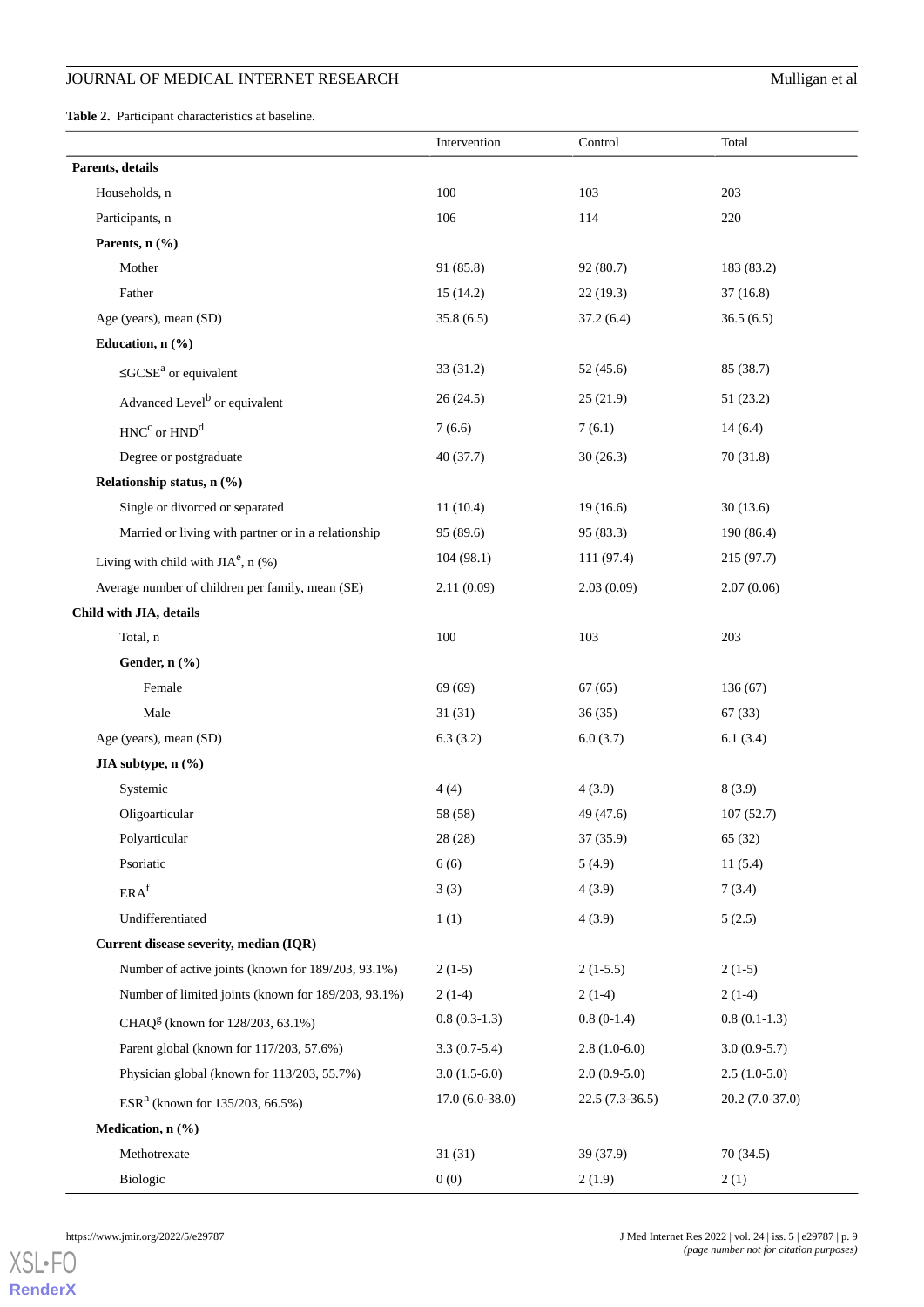<sup>a</sup>GCSE: General Certificate of Secondary Education, national exam taken at approximately age 16 years.

<sup>b</sup>Advanced Level: national exam taken at approximately age 18 years.

<sup>c</sup>HNC: higher national certificate.

<sup>d</sup>HND: higher national diploma.

<sup>e</sup>JIA: juvenile idiopathic arthritis.

<sup>f</sup>ERA: enthesitis-related arthritis.

<sup>g</sup>CHAQ: Child Health Assessment Questionnaire.

h<sub>ESR:</sub> erythrocyte sedimentation rate.

### **Baseline Questionnaire Data**

The PIP asks about child illness–related events; therefore, there were no normative data from parents of healthy children. Baseline PIP-F (mean 108.45, SE 2.14; mothers: mean 111.04, SE 2.31; fathers: mean 95.68, SE 5.22) and PIP-D scores (mean 102.84, SE 2.10; mothers: mean 104.73, SE 2.28; fathers: mean 93.48, SE 5.06) were worse than those reported by a sample of UK and US parents of children with a history of heart disease [[31\]](#page-19-19) (PIP-F mean 80.3 for mothers; mean difference 30.736, SE 2.306;  $t_{7353301}$ =13.13; *P*<.001; and mean 76.2 for fathers; mean difference 19.483, SE 5.219;  $t_{5175615} = 3.73$ ; *P*<.001); PIP-D mean 80.6 for mothers; mean difference 24.132, SE 2.284; *t*1063948=10.57; *P*<.001); and mean 75.7 for fathers; mean difference 17.776, SE 5.058;  $t_{1806544} = 3.51$ ; *P*<.001) and UK parents of adolescents with chronic pain [\[32\]](#page-19-20) (PIP-F mean 104.9; mean difference 3.554, SE 2.140;  $t_{6166319}$ =1.66; *P*=.01) and PIP-D mean 98.0; mean difference 4.839, SE 2.097;  $t_{569347}$ =2.31; *P*=.02).

Baseline scores for Hospital Anxiety and Depression Scale anxiety and depression (mean 9.04, SD 0.34, and mean 5.49, SD 0.29, respectively) were significantly worse than published UK normative data [\[33](#page-19-21)] (anxiety: mean 6.14, SD 3.76; depression: mean 3.68, SD 3.07; anxiety: mean difference 2.896, SE 0.341;  $t_{62011} = 8.49$ ; *P*<.001; depression: mean difference 1.806, SE=0.285; *t*196469=6.33; *P*<.001). Of the 220 participants, scoring in the *mild* (score 8-10), *moderate* (11-14), or *severe* (15-21) ranges for anxiety were 48 (21.8%), 47 (21.4%), and 34 (15.5%) participants, respectively, and for depression were 43 (19.5%), 24 (10.9%), and 3 (1.4%) participants, respectively. This compares with 19% of the women and 12.5% of the men scoring in the moderate to severe ranges for anxiety and 6.9% of both men and women scoring in the moderate to severe ranges for depression in a UK normative sample [[34\]](#page-19-22).

Baseline PASE self-efficacy scores were mean 4.44 (SE 0.15) for symptoms (mothers: mean 4.42, SE 0.16; fathers: mean 4.54, SE 0.39) and mean 5.80 (SE 0.15) for psychosocial (mothers: mean 5.78, SE 0.16; fathers: mean 5.92, SE 0.14). These are approximately at the scale midpoint and are worse than those reported in the original scale validation [[22\]](#page-19-10) by mothers (symptoms: mean difference –0.428, SE 0.157;  $t_{8485}$ =–2.73; *P*=.006; psychosocial: mean difference –0.620, SE 0.164;  $t_{3078}$ =-3.77;  $P < .001$ ) but not by fathers (symptoms: mean difference 0.681, SE 0.385;  $t_{12222}$ =1.77; *P*=.08; psychosocial: mean difference –0.308, SE 0.414;  $t_{6936}$ =–0.74; *P*=.46).

The total score on the ECS17-A was mean 77.87 (SE 0.97). This score reflects that, on average, parents felt that they could *usually* manage their child's health care. The score on the Client Satisfaction Questionnaire of mean 28.4 (SE 0.24) reflects very high satisfaction with health services.

The CHQ-PF50 health-related quality of life summary scores of participants' children were mean 33.4 (SE 0.95) for physical quality of life and mean 44.4 (SE 0.72) for psychosocial quality of life, which are poorer than the scores reported for UK healthy controls [\[25](#page-19-13)] (mean 55.4, SD 4.2; mean difference –21.999, SE 0.947;  $t_{34421}$ =-23.23; *P*<.001 for physical quality of life; mean 51.6, SD 7.1; mean difference -7.199, SE 0.721; *t*<sub>27490</sub>=-9.98; *P*<.001 for psychosocial quality of life).

#### **Trial Outcomes**

#### *Overview*

[Tables 3](#page-10-0) and [4](#page-12-0) present adjusted means at each follow-up per group and multilevel modeling analyses estimates for the effect of trial arm and time and their interaction on all outcomes, adjusted for baseline scores and education level, respectively. The use of random effects for parent clusters was not possible because the number of dyad clusters was too few and random effects analyses did not converge. Consequently, parents were treated as individual units. Post hoc comparisons of trial arm effects at 4 months and 12 months are reported in [Multimedia](#page-18-8) [Appendix 2](#page-18-8). The direction of effects, shown in [Figures 2](#page-14-0) and [3,](#page-15-0) mostly favored the intervention arm. Results for individual outcomes are reported in the next sections.

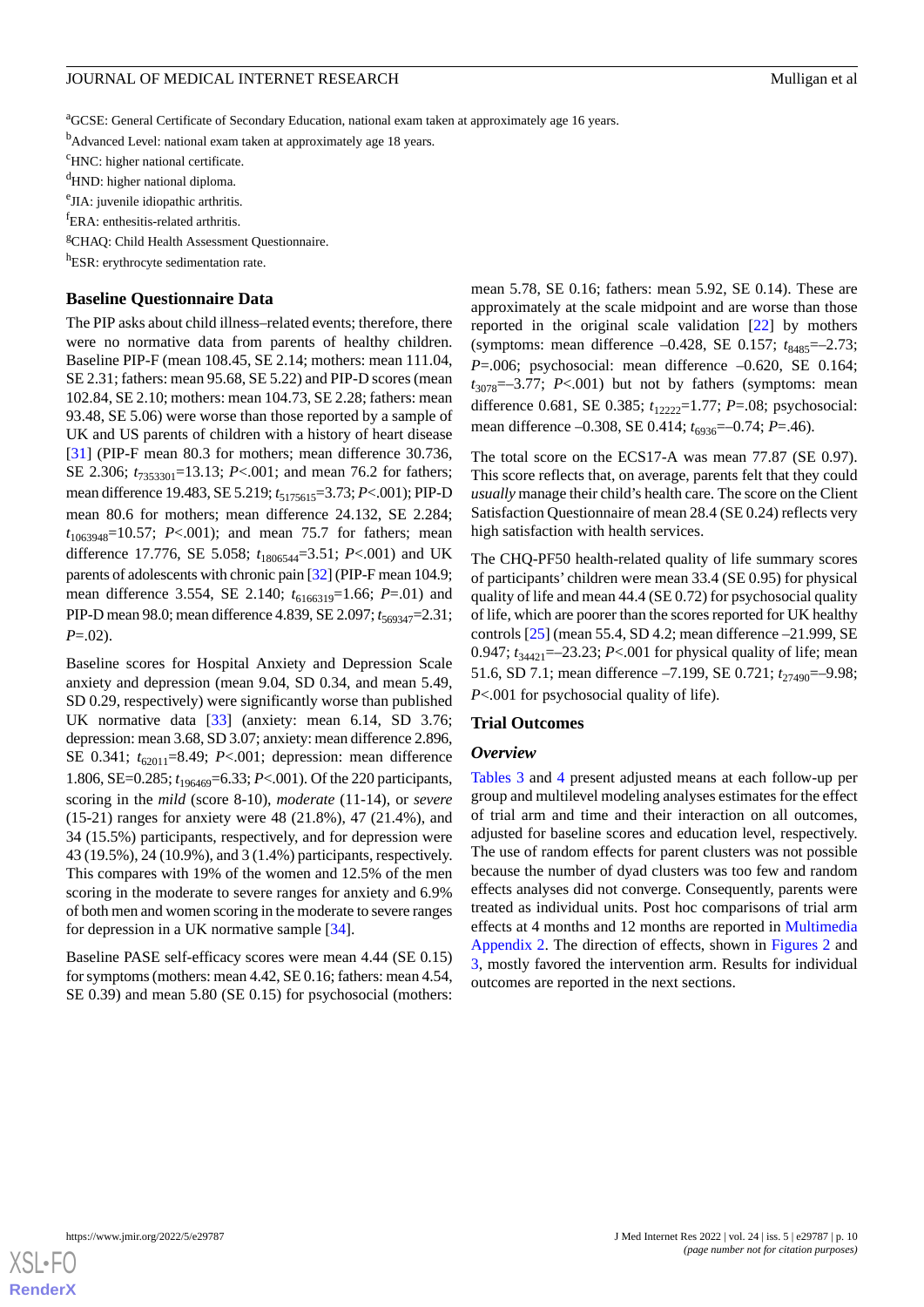<span id="page-10-0"></span>Table 3. Follow-up adjusted means (adjusted for baseline scores and educational level) on each outcome for the control and intervention groups in multilevel modeling analysis.

| Variable                                                      | Control                                                       |                                            | Intervention                               |                                      |  |
|---------------------------------------------------------------|---------------------------------------------------------------|--------------------------------------------|--------------------------------------------|--------------------------------------|--|
|                                                               | 4 months, adjusted<br>mean <sup><math>a</math></sup> (95% CI) | 12 months, adjusted<br>mean (95% CI)       | 4 months, adjusted<br>mean (95% CI)        | 12 months, adjusted<br>mean (95% CI) |  |
| PIP <sup>b</sup> frequency                                    |                                                               |                                            |                                            |                                      |  |
| Communication                                                 | 19.01 (17.86-20.16)                                           | 19.47 (18.27-20.68)                        | 17.45 (16.16-18.74)                        | 17.36 (16.05-18.67)                  |  |
| Medical care                                                  | 18.29 (16.95-19.63)                                           | 18.48 (17.04-19.91)                        | 16.80 (15.30-18.31)                        | 16.63 (15.07-18.20)                  |  |
| <b>Emotional distress</b>                                     | 37.86 (35.65-40.07)                                           | 36.95 (34.68-39.21)                        | 35.43 (32.95-37.90)                        | 35.08 (32.60-37.57)                  |  |
| Role function                                                 | 19.50 (18.24-20.76)                                           | 20.10 (18.77-21.42)                        | 18.16 (16.75-19.57)                        | 17.74 (16.28-19.21)                  |  |
| Frequency total                                               | 94.38 (89.04-99.73)                                           | 94.62 (89.13-100.11)                       | 88.32 (82.32-94.31)                        | 87.26 (81.27-93.24)                  |  |
| PIP difficulty                                                |                                                               |                                            |                                            |                                      |  |
| Communication                                                 | 17.64 (16.45-18.82)                                           | 18.13 (16.87-19.39)                        | 15.82 (14.52-17.12)                        | 15.57 (14.24-16.90)                  |  |
| Medical care                                                  | 16.88 (15.53-18.23)                                           | 16.57 (15.21-17.93)                        | 14.89 (13.37-16.41)                        | 14.49 (12.98-16.00)                  |  |
| <b>Emotional distress</b>                                     | 38.87 (36.33-41.41)                                           | 38.47 (35.93-41.00)                        | 35.85 (32.98-38.72)                        | 35.08 (32.32-37.84)                  |  |
| Role function                                                 | 19.15 (17.73-20.57)                                           | 19.39 (17.97-20.82)                        | 17.57 (15.99-19.16)                        | 17.10 (15.51-18.68)                  |  |
| Difficulty total                                              | 92.63 (86.86-98.40)                                           | 92.35 (86.77-97.93)                        | 84.09 (77.60-90.58)                        | 81.82 (75.76-87.87)                  |  |
| HADS <sup>c</sup>                                             |                                                               |                                            |                                            |                                      |  |
| Anxiety                                                       | 8.33 (7.57-9.09)                                              | $7.86(7.01-8.71)$                          | $7.61(6.75-8.46)$                          | 7.95 (7.02-8.87)                     |  |
| Depression                                                    | $5.52(4.82-6.21)$                                             | $5.64(4.93-6.35)$                          | 4.78 (4.00-5.57)                           | $5.05(4.27-5.84)$                    |  |
| $PASE^d$                                                      |                                                               |                                            |                                            |                                      |  |
| <b>Symptoms</b>                                               | 5.31 (4.92-5.69)                                              | $5.09(4.65-5.52)$                          | 5.03 (4.57-5.49)                           | $5.71(5.24-6.18)$                    |  |
| Psychosocial                                                  | $6.58(6.12-7.03)$                                             | $6.31(5.83-6.79)$                          | $6.55(6.04-7.06)$                          | $6.64(6.11-7.16)$                    |  |
| $ECS17-Ae$                                                    |                                                               |                                            |                                            |                                      |  |
| Use health information                                        | 76.70 (73.47-79.93)                                           | 78.32 (75.31-81.32)                        | 75.07 (73.22-76.92)                        | 81.04 (79.36-82.73)                  |  |
| Clarify priorities                                            | 82.89 (80.07-85.72)                                           | 83.65 (80.64-86.67)                        | 81.94 (78.79-85.08)                        | 85.62 (82.37-88.87)                  |  |
| Communicate with others                                       | 85.21 (82.29-88.14)                                           | 84.20 (81.32-87.08)                        | 79.87 (78.19-81.55)                        | 87.34 (85.74-88.94)                  |  |
| Negotiate roles                                               | 75.45 (72.12-78.79)                                           | 76.03 (72.63-79.42)                        | 74.59 (70.85-78.32)                        | 79.79 (76.10-83.49)                  |  |
| Decide and act                                                | 77.01 (73.82-80.20)                                           | 76.90 (73.97-79.83)                        | 75.12 (71.53-78.70)                        | 80.84 (77.64-84.04)                  |  |
| ESC17-A total                                                 | 79.15 (76.66-81.64)                                           | 79.45 (76.90-82.01)                        | 76.67 (73.88-79.46)                        | 82.51 (79.73-85.29)                  |  |
| $\mathbf{CSQ}^f$                                              | 28.30 (27.51-29.09)                                           | 28.07 (27.30-28.84)                        | 28.70 (27.81-29.59)                        | 28.51 (27.67-29.35)                  |  |
| CHQ-PF50g                                                     |                                                               |                                            |                                            |                                      |  |
|                                                               |                                                               |                                            |                                            | 83.02 (77.73-88.30)                  |  |
| Physical functioning<br>Role/social limitations-emotional/be- | 74.49 (69.83-79.15)<br>80.79 (75.72-85.85)                    | 76.80 (71.94-81.66)<br>83.62 (78.83-88.40) | 80.35 (75.10-85.61)<br>87.94 (82.25-93.63) | 87.22 (82.02-92.43)                  |  |
| havioral                                                      |                                                               |                                            |                                            |                                      |  |
| Role/social limitations-physical                              | 78.77 (73.63-83.92)                                           | 80.17 (75.03-85.31)                        | 85.86 (80.06-91.66)                        | 86.75 (81.16-92.35)                  |  |
| Bodily pain and discomfort                                    | 58.85 (54.06-63.63)                                           | 62.40 (57.02-67.77)                        | 66.55 (61.16-71.94)                        | 67.27 (61.40-73.14)                  |  |
| Behavior                                                      | 67.15 (63.86-70.43)                                           | 67.19 (63.87-70.51)                        | 66.61 (62.90-70.32)                        | 69.66 (66.05-73.27)                  |  |
| Mental health                                                 | 71.22 (68.40-74.04)                                           | 72.77 (69.46-76.08)                        | 75.19 (72.03-78.34)                        | 71.60 (68.01-75.20)                  |  |
| Self-esteem                                                   | 70.06 (66.43-73.70)                                           | 76.42 (72.62-80.22)                        | 76.23 (72.13-80.34)                        | 77.02 (72.89-81.14)                  |  |
| General health perceptions                                    | 52.41 (49.31-55.52)                                           | 54.74 (51.39-58.09)                        | 56.27 (52.78-59.77)                        | 57.31 (53.65-60.97)                  |  |
| Parental impact-emotional                                     | 63.69 (58.95-68.44)                                           | 63.60 (58.99-68.20)                        | 67.74 (62.38-73.10)                        | 68.52 (63.50-73.54)                  |  |
| Parental impact-time                                          | 75.58 (70.84-80.32)                                           | 81.99 (77.65-86.34)                        | 82.84 (77.49-88.19)                        | 84.80 (80.10-89.51)                  |  |
| Family activities                                             | 71.69 (67.88-75.51)                                           | 73.47 (69.29-77.65)                        | 77.01 (72.72-81.30)                        | 79.09 (74.52-83.65)                  |  |

https://www.jmir.org/2022/5/e29787 J Med Internet Res 2022 | vol. 24 | iss. 5 | e29787 | p. 11 *(page number not for citation purposes)*

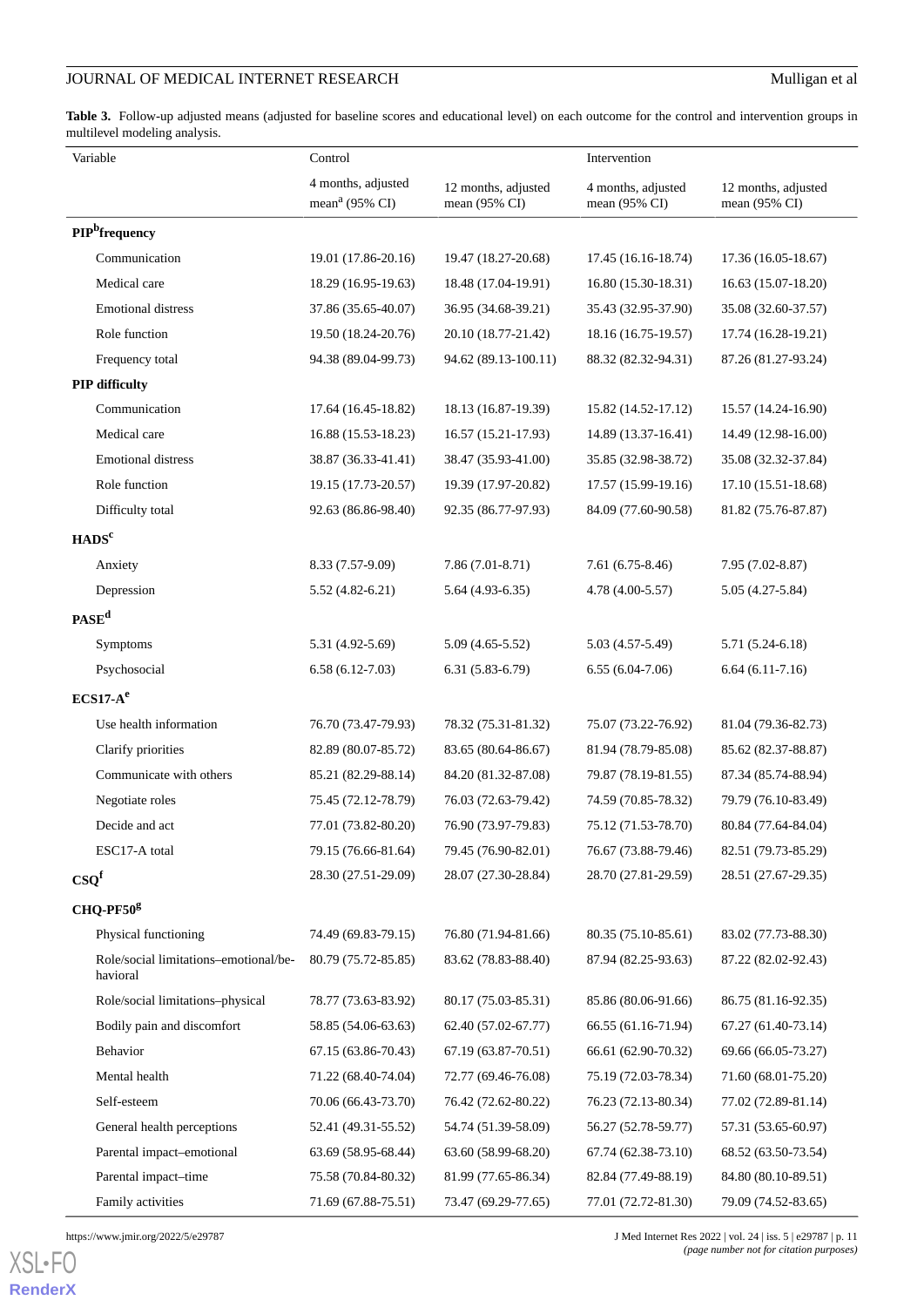| Variable                    | Control                                          |                                                 | Intervention                                   |                                                 |  |
|-----------------------------|--------------------------------------------------|-------------------------------------------------|------------------------------------------------|-------------------------------------------------|--|
|                             | 4 months, adjusted<br>mean <sup>a</sup> (95% CI) | 12 months, adjusted<br>mean $(95\% \text{ CI})$ | 4 months, adjusted<br>mean $(95\% \text{ CI})$ | 12 months, adjusted<br>mean $(95\% \text{ CI})$ |  |
| Family cohesion             | 76.27 (72.09-80.44)                              | 74.03 (69.89-78.17)                             | 78.53 (73.81-83.24)                            | 79.89 (75.41-84.37)                             |  |
| Physical summary scores     | 39.62 (37.14-42.09)                              | 41.56 (38.90-44.22)                             | 43.06 (40.32-45.80)                            | 44.51 (41.63-47.40)                             |  |
| Psychosocial summary scores | 45.78 (44.00-47.56)                              | 48.06 (46.15-49.96)                             | 48.79 (46.78-50.79)                            | 48.68 (46.61-50.75)                             |  |

<sup>a</sup>Adjusted mean for baseline scores and educational level.

<sup>b</sup>PIP: Pediatric Inventory for Parents.

<sup>c</sup>HADS: Hospital Anxiety and Depression Scale.

d PASE: Parent's Arthritis Self-Efficacy Scale.

<sup>e</sup>ECS17-A: Effective Consumer Scale–Adapted.

<sup>f</sup>CSQ: Client Satisfaction Questionnaire.

<sup>g</sup>CHQ-PF50: Child Health Questionnaire, 50-item parent version.

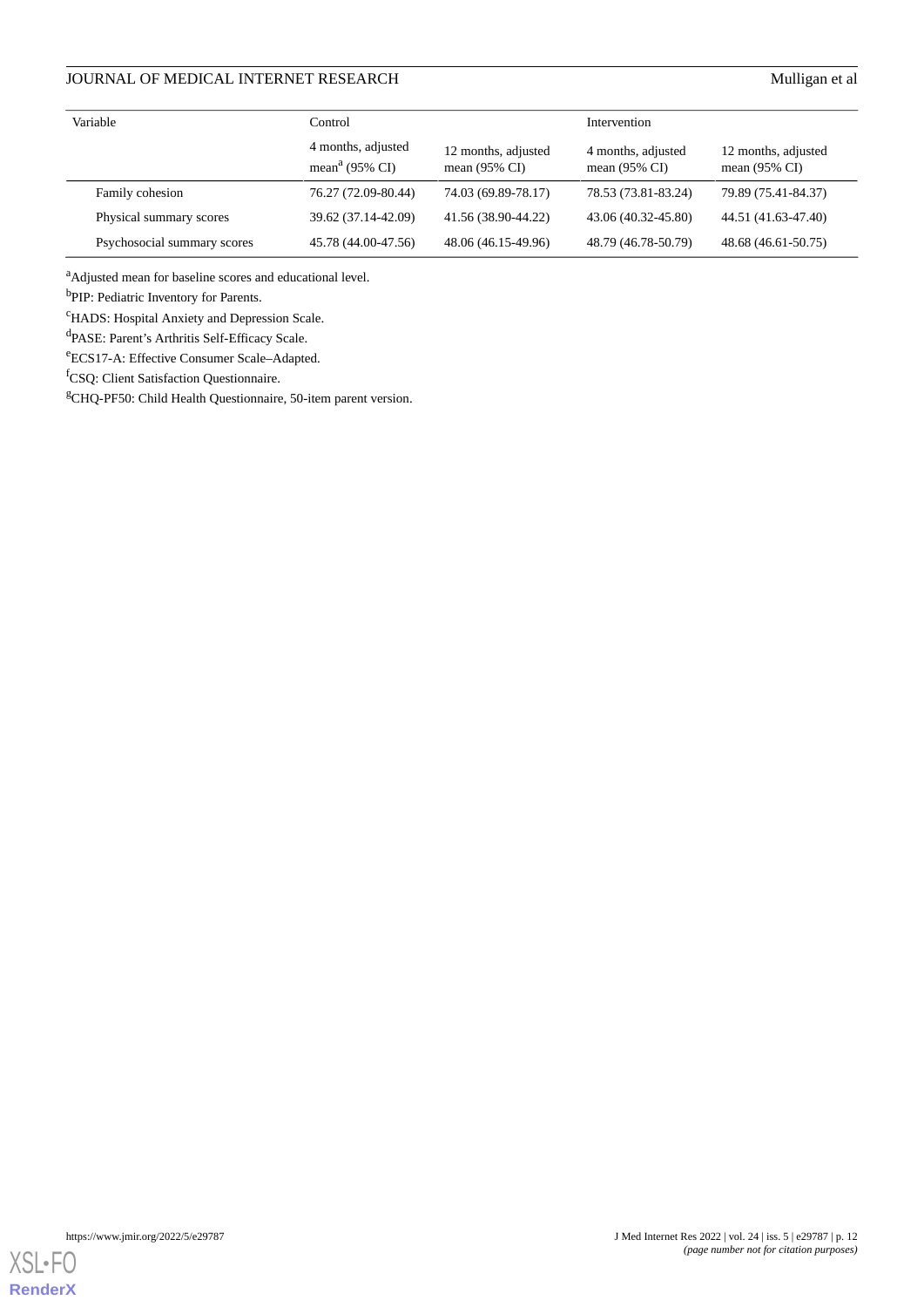<span id="page-12-0"></span>**Table 4.** Multilevel modeling analyses of each outcome exploring time and trial arm main effects and their interactions.

| Variable                                     | Effect              |           |                         |           |                         |           |
|----------------------------------------------|---------------------|-----------|-------------------------|-----------|-------------------------|-----------|
|                                              | Trial arm           |           | Time                    |           | Time×trial arm          |           |
|                                              | $F$ test $(df)$     | $P$ value | $F$ test $(df)$         | $P$ value | $F$ test $(df)$         | $P$ value |
| PIP <sup>a</sup> frequency                   |                     |           |                         |           |                         |           |
| Communication                                | 5.37 (1,120627)     | .02       | 0.01(1,225948)          | .90       | 0.32(1,218596)          | .58       |
| Medical care                                 | 2.87(1,36383)       | .09       | 0.04(1,145323)          | .84       | 0.01(1,45835)           | .75       |
| <b>Emotional distress</b>                    | 1.17(1,69328)       | .28       | 0.07(1,115020)          | .79       | 0.10(1,129609)          | .75       |
| Role function                                | 5.40 (1,27203)      | .02       | 0.34(1,89283)           | .56       | 1.10(1,67018)           | .30       |
| Frequency total                              | 3.14 (1,7872787)    | $.08\,$   | 0.12(1,2123768)         | .73       | 0.09(1,3941957)         | .76       |
| PIP difficulty                               |                     |           |                         |           |                         |           |
| Communication                                | 7.43 (1,2237)       | .006      | 0.09(1,6133)            | .76       | 0.45(1,5150)            | .50       |
| Medical care                                 | 4.04 (1,2907)       | .04       | 0.20(1,1715)            | .66       | 0.01(1,6475)            | .94       |
| <b>Emotional distress</b>                    | 3.10(1,6128)        | .08       | 0.22(1,7769)            | .64       | 0.03(1,15313)           | .87       |
| Role function                                | 4.37(1,821)         | .04       | 0.25(1,1028)            | .62       | 0.31(1,1590)            | .58       |
| Difficulty total                             | 6.30 (1,588193)     | .01       | 0.37(1,115056)          | .54       | 0.16(1,194822)          | .69       |
| HADS <sup>b</sup>                            |                     |           |                         |           |                         |           |
| Anxiety                                      | 0.02(1,3123)        | .89       | 0.56(1,6920)            | .45       | 1.72(1,5892)            | .19       |
| Depression                                   | 1.16(1,11080)       | .28       | 0.41(1,4597)            | .52       | 0.07(1,12694)           | .80       |
| $PASE^c$                                     |                     |           |                         |           |                         |           |
| <b>Symptoms</b>                              | 3.63(1,10281)       | .06       | 4.80(1,961)             | .03       | 4.90 (1,7284)           | .03       |
| Psychosocial                                 | 0.84(1,7031)        | .36       | 0.07(1,12798)           | .79       | 0.59(1,3629)            | .44       |
| $ECS17-Ad$                                   |                     |           |                         |           |                         |           |
| Use health information                       | $1.42(1,4.68E+09)$  | .23       | $9.90(1,7.90E+10)$      | .002      | $2.89(1,4.56E+08)$      | .09       |
| Clarify priorities                           | $0.75(1,1.95E+08)$  | .39       | $3.56(1,8.41E+12)$      | .06       | $1.22(1,3.55E+07)$      | .27       |
| Communicate with others                      | $2.08(1,2.03E+09)$  | .15       | 14.66<br>$(1,2.07E+11)$ | < 0.001   | 10.33<br>$(1,2.07E+08)$ | .001      |
| Negotiate roles                              | $2.16(1, 1.40E+08)$ | .14       | $6.21(1,1.33E+13)$      | .01       | $2.68(1,5.77E+06)$      | .10       |
| Decide and act                               | $3.17(1,7.55E+06)$  | $.08\,$   | 8.63 (1,1.79E+08) .003  |           | 4.91 (1,1.22E+07)       | .03       |
| ECS17-A total                                | 2.51 (1,2.29E+07)   | .11       | 14.04<br>$(1,7.75E+07)$ | < .001    | $6.90(1,4.36E+06)$      | .009      |
| $\mathbf{CSQ}^e$                             | 0.57(1,16736)       | .45       | 0.16(1,30483)           | .69       | 0.00(1,14841)           | .95       |
| CHQ-PF50 <sup>f</sup>                        |                     |           |                         |           |                         |           |
| Physical functioning                         | 2.88 (1,546164)     | .09       | 0.77(1,403462)          | .38       | 0.01(1,533107)          | .93       |
| Role/social limitations-emotional/behavioral | 1.00(1,360571)      | .32       | 0.05(1,454651)          | .82       | 0.69(1,577910)          | .41       |
| Role/social limitations-physical             | 2.89 (1,273546)     | .09       | 0.07(1,359145)          | .79       | 0.01(1,66209)           | .91       |
| Bodily pain and discomfort                   | 1.44 (1,1039728)    | .23       | 0.06(1,579724)          | .80       | 0.50(1,777799)          | .48       |
| Behavior                                     | 0.97(1,37269)       | .33       | 1.98 (1,48284)          | .16       | 1.05(1,28885)           | .31       |
| Mental health                                | 0.22(1,96801)       | .64       | 2.83 (1,264228)         | .09       | 3.15(1,83261)           | $.08\,$   |
| Self-esteem                                  | 0.04(1,22019)       | .84       | 0.10(1,92848)           | .75       | 2.73(1,71775)           | .10       |
| General health perceptions                   | 1.03 (1,198499)     | .31       | 0.28(1,353837)          | .59       | 0.24(1,174477)          | .62       |
| Parental impact-emotional                    | 2.00(1,199245)      | .16       | 0.07(1,394803)          | .79       | 0.05(1,434994)          | .82       |
| Parental impact-time                         | 0.74(1,650668)      | .39       | 0.46(1,434479)          | .50       | 1.27(1,237236)          | .26       |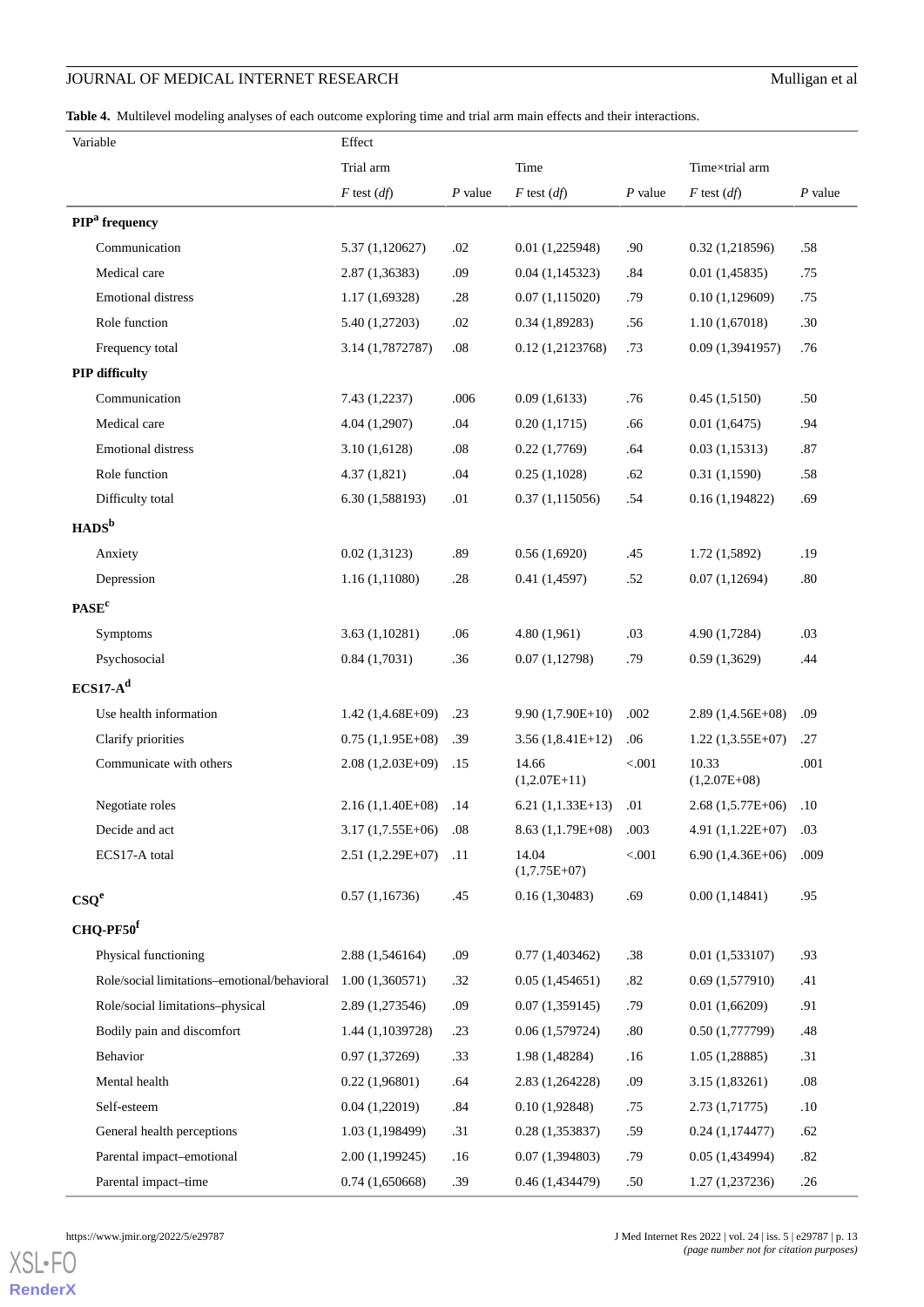| Variable                    | Effect          |         |                 |         |                 |         |
|-----------------------------|-----------------|---------|-----------------|---------|-----------------|---------|
|                             | Trial arm       |         | Time            |         | Timextrial arm  |         |
|                             | $F$ test $(df)$ | P value | $F$ test $(df)$ | P value | $F$ test $(df)$ | P value |
| Family activities           | 3.13 (1,186376) | .08     | 0.77(1,396224)  | .38     | 0.01(1,493035)  | .93     |
| Family cohesion             | 3.53 (1,225860) | .06     | 0.21(1,222878)  | .65     | 0.81(1,321685)  | .37     |
| Physical summary scores     | 2.13 (1,8378)   | .14     | 0.93(1,27479)   | .33     | 0.06(1,8741)    | .81     |
| Psychosocial summary scores | 0.19(1,6310)    | .66     | 0.01(1,5005)    | .93     | 2.31(1,1647)    | .13     |

<sup>a</sup>PIP: Pediatric Inventory for Parents.

<sup>b</sup>HADS: Hospital Anxiety and Depression Scale.

c PASE: Parent's Arthritis Self-Efficacy Scale.

<sup>d</sup>ECS17-A: Effective Consumer Scale–Adapted.

<sup>e</sup>CSQ: Client Satisfaction Questionnaire.

<sup>f</sup>CHQ-PF50: Child Health Questionnaire, 50-item parent version.

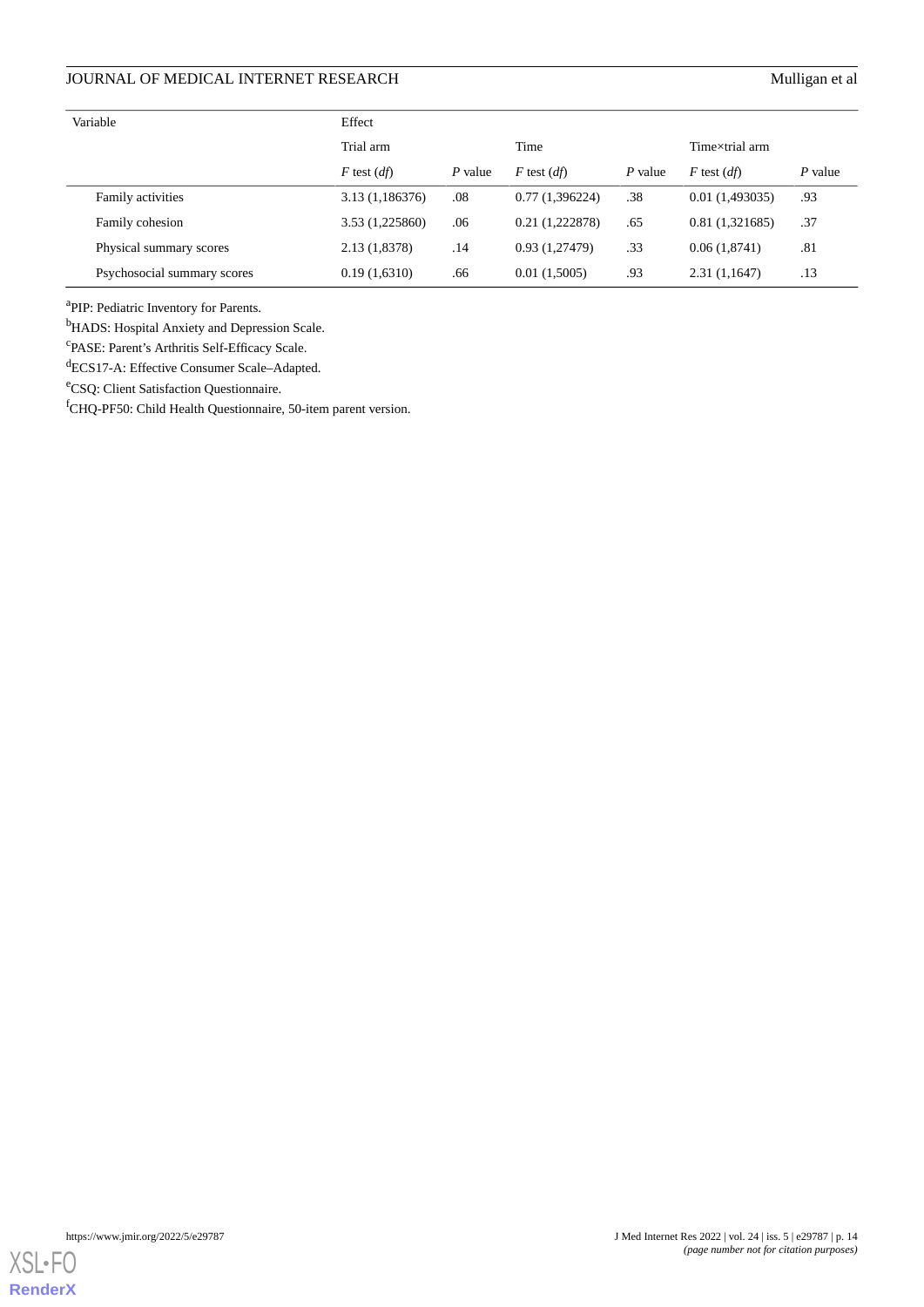<span id="page-14-0"></span>**Figure 2.** Group difference effect sizes at 4 months after randomization for all trial outcomes.CHQ: Child Health Questionnaire; CSQ: Client Satisfaction Questionnaire; ECS: Effective Consumer Scale; ES: effect size; HADS: Hospital Anxiety and Depression Scale; PASE: Parent's Arthritis Self-Efficacy Scale; PIP: Pediatric Inventory for Parents.



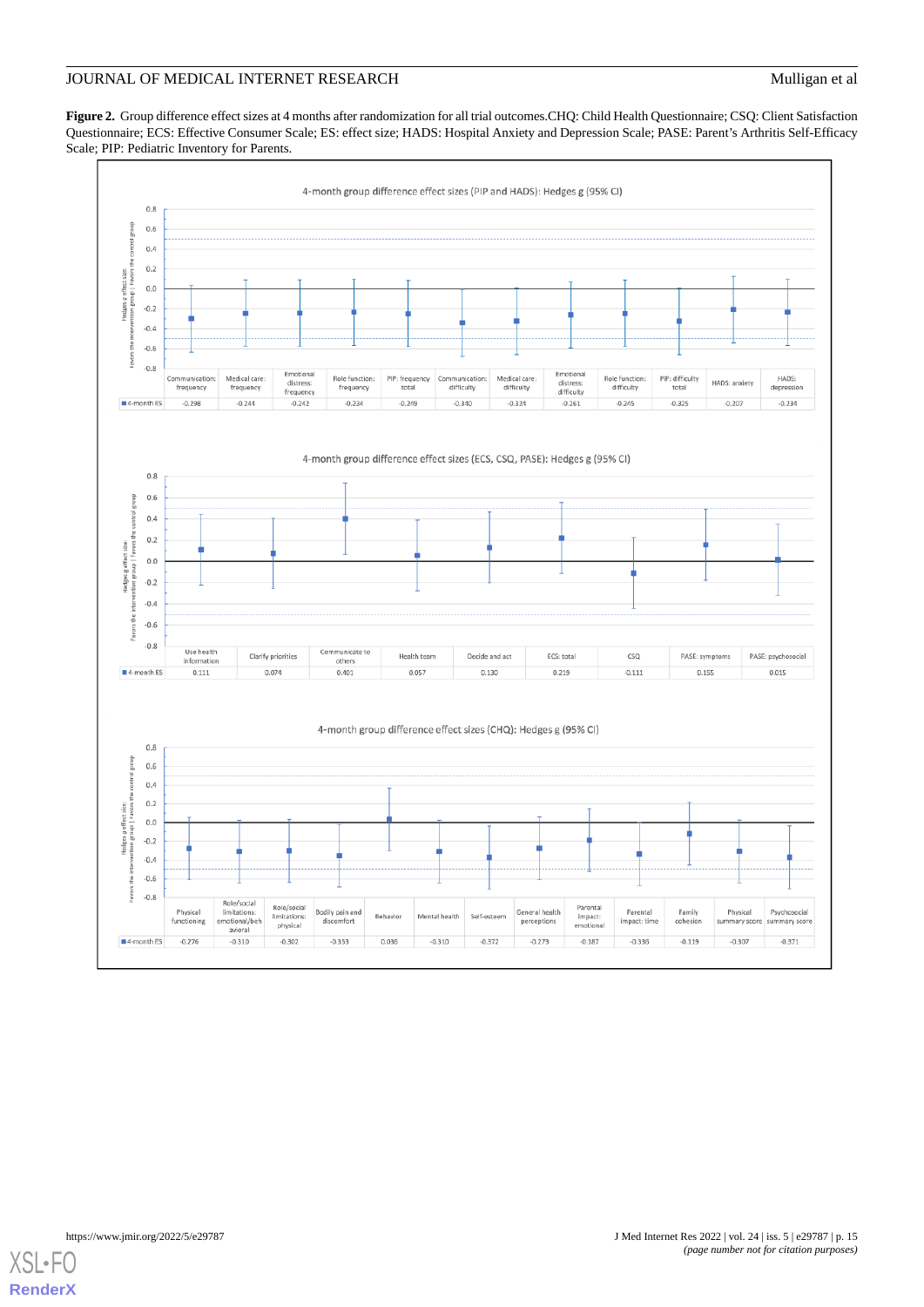<span id="page-15-0"></span>**Figure 3.** Group difference effect sizes at 12 months after randomization for all trial outcomes.CHQ: Child Health Questionnaire; CSQ: Client Satisfaction Questionnaire; ECS: Effective Consumer Scale; ES: effect size; HADS: Hospital Anxiety and Depression Scale; PASE: Parent's Arthritis Self-Efficacy Scale; PIP: Pediatric Inventory for Parents



### *Parenting Stress*

A significant effect of the trial arm over the 2 follow-up periods was found on the PIP-F subscales *communication* and *role function* and on the PIP-D subscales *communication*, *medical care*, and *role function*, as well as the PIP-D total score. In each instance, participants in the intervention arm reported less frequency and difficulty of illness-related stressful events than participants in the control arm. Post hoc comparisons ([Multimedia Appendix 2](#page-18-8)) found that these effects mostly reached statistical significance at 12 months. Effect sizes were small to medium.

### *Anxiety and Depression*

We did not find a significant effect of the intervention on mean anxiety or depression scores.

### *Arthritis Self-efficacy*

No significant effect of the trial arm was found on PASE. However, there was a significant time effect on PASE symptoms, where the whole sample improved over the 12-month period. In addition, there was a significant interaction effect on PASE symptoms: participants in the intervention arm reported

 $XS$  • F( **[RenderX](http://www.renderx.com/)**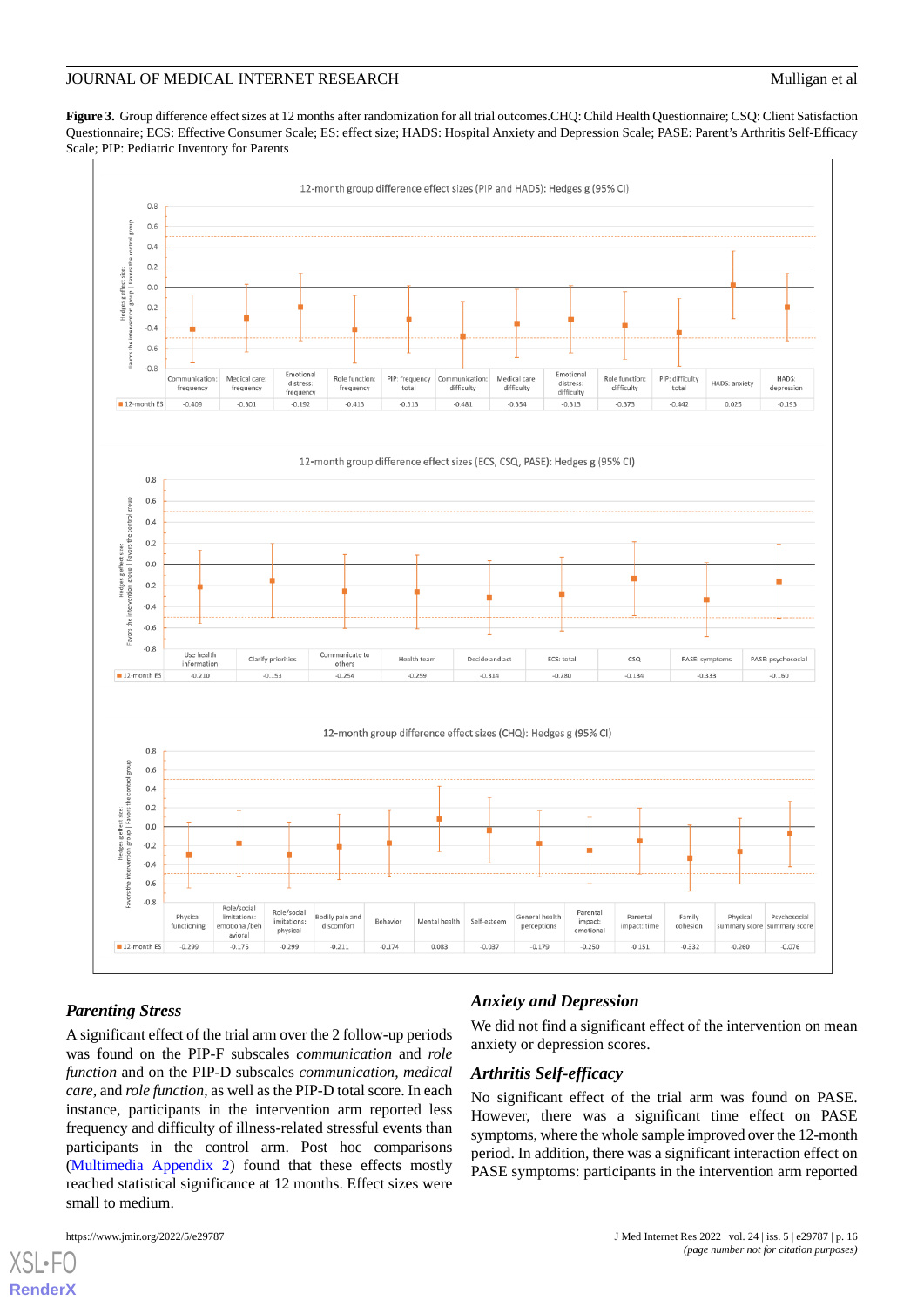greater improvement in their self-efficacy from 4 to 12 months than control participants.

### *Perceived Effectiveness in Managing Health Care*

We did not find an overall effect of the trial arm on parents' perceived effectiveness in managing their child's health care assessed with the ECS17-A. We found significant interaction effects on the subscales *communicating with others* and *deciding and taking action*. For *communicating with others*, there was a significant trial arm effect at 4 months favoring the control arm, but the control arm did not change between 4 and 12 months, whereas the intervention arm improved significantly. For *deciding and taking action*, there was no effect of the trial arm at 4 or 12 months and the control arm did not change between 4 and 12 months, but the intervention arm improved significantly. We found a main effect of time on the subscales *use of health information* and *negotiating roles and taking control*, with an improvement in the overall sample on both subscales. There was no effect on the subscale *clarifying personal priorities*.

### *Satisfaction With Health Care*

Satisfaction with health care services was very high at baseline and remained so at follow-ups with no significant differences between the trial arms.

### *Child's Health-Related Quality of Life*

There was no significant overall effect of the trial arm on parents' assessment of their child's health-related quality of life on the CHQ-PF50.

### *Discussion*

### **Principal Findings**

This RCT evaluated the *WebParC* website for parents of children with JIA. To our knowledge, this is the first website for parents of children with JIA that has undergone evaluation in an RCT. The website was found to be successful in reducing child illness–related parenting stress and also promoted a greater improvement in parents' self-efficacy in managing children's symptoms.

Although the direction of effects mostly favored the intervention, post hoc comparisons indicated that they did not reach statistical significance until 12 months. This suggests that it is in the longer term that the knowledge and skills parents gain from the website significantly reduce their stress and improve symptom self-efficacy.

Satisfaction with health care was very high among parents throughout this trial, indicating that even in the context of excellent clinical care, parents experience stress related to their child's illness. This trial has shown that a web-based intervention, accessible when needed outside of the clinical setting, can help parents to manage the stress of having a child with JIA and could be offered to parents as an adjunct to the care given to their child. The effect sizes achieved ranged from small to medium, which is acceptable for a very *light touch* intervention that demands few additional resources.

 $XS$ -FO **[RenderX](http://www.renderx.com/)**

Scores on the ECS17-A subscale *communicating with others* were high at all time points, reflecting a good degree of confidence in communicating with the health care team across the trial period. However, the intervention arm scores deteriorated at 4 months before improving again at 12 months. The drop at 4 months may indicate that access to the website meant that parents were less likely to engage with health care professionals in the early stage but had more interaction and had built up confidence in the longer term.

The parent outcomes improved by the website were those relating to the stress of communication; managing medical aspects of their child's care, including symptoms; and carrying out everyday family and social roles. It is important that the website, which covers information about JIA and its treatment, including potentially distressing issues such as medication side effects, did not have any negative effect on parents' psychological well-being. Of the 3 main *tasks* in living with a chronic illness proposed by Corbin and Strauss [[35\]](#page-19-23), two were improved by WebParC: medical management and role management. The third task, managing emotions, was unchanged.

We were unable to identify evaluations of other interventions specifically for parents of children with JIA. A review of interventions for parenting stress in families with pediatric conditions [[35\]](#page-19-23) did not include any web-based interventions. A Cochrane review of 47 psychological interventions for parents of children with chronic illnesses [\[37](#page-20-0)] included 6 interventions that were delivered at least partly on the web. Of these, only 2 small trials  $(n<40)$  assessed parental mental health; therapist-supported web-based family problem solving [[38\]](#page-20-1) for traumatic brain injury was found to be beneficial, but part–web-based cognitive behavioral therapy [\[39](#page-20-2)] did not have an effect on the mental health of parents who had a child with cancer. The primary target of WebParC was parenting stress rather than mental health; using web-based approaches to support the mental health of parents of children with JIA may require a greater focus on parents' psychological well-being than we were able to achieve in WebParC.

Limitations of the study, in common with interventions of this type, include that it was not possible to blind participants to trial arm allocation. Although requested not to inform their child's clinicians of their allocation, it is not possible to know whether all participants followed this request. We made every effort to ensure that where both parents participated, questionnaires were given to the individual parent for completion. Although we consider it unlikely, it is nonetheless possible that 1 parent completed both copies. However, the number of questionnaires received from both parents is small. A proportion of parents who consented to participate in the trial did not return the baseline questionnaire and were therefore not randomized. The follow-up response rates were also lower than expected. Parents may have forgotten or not prioritized questionnaire completion; when reminders and a small incentive were introduced midtrial, rates of baseline and follow-up questionnaire return improved. Another possibility is that although parents consented to the trial when they were at the clinic, taking part in research about their own well-being, rather than their child's, was not a priority for them. Parents who did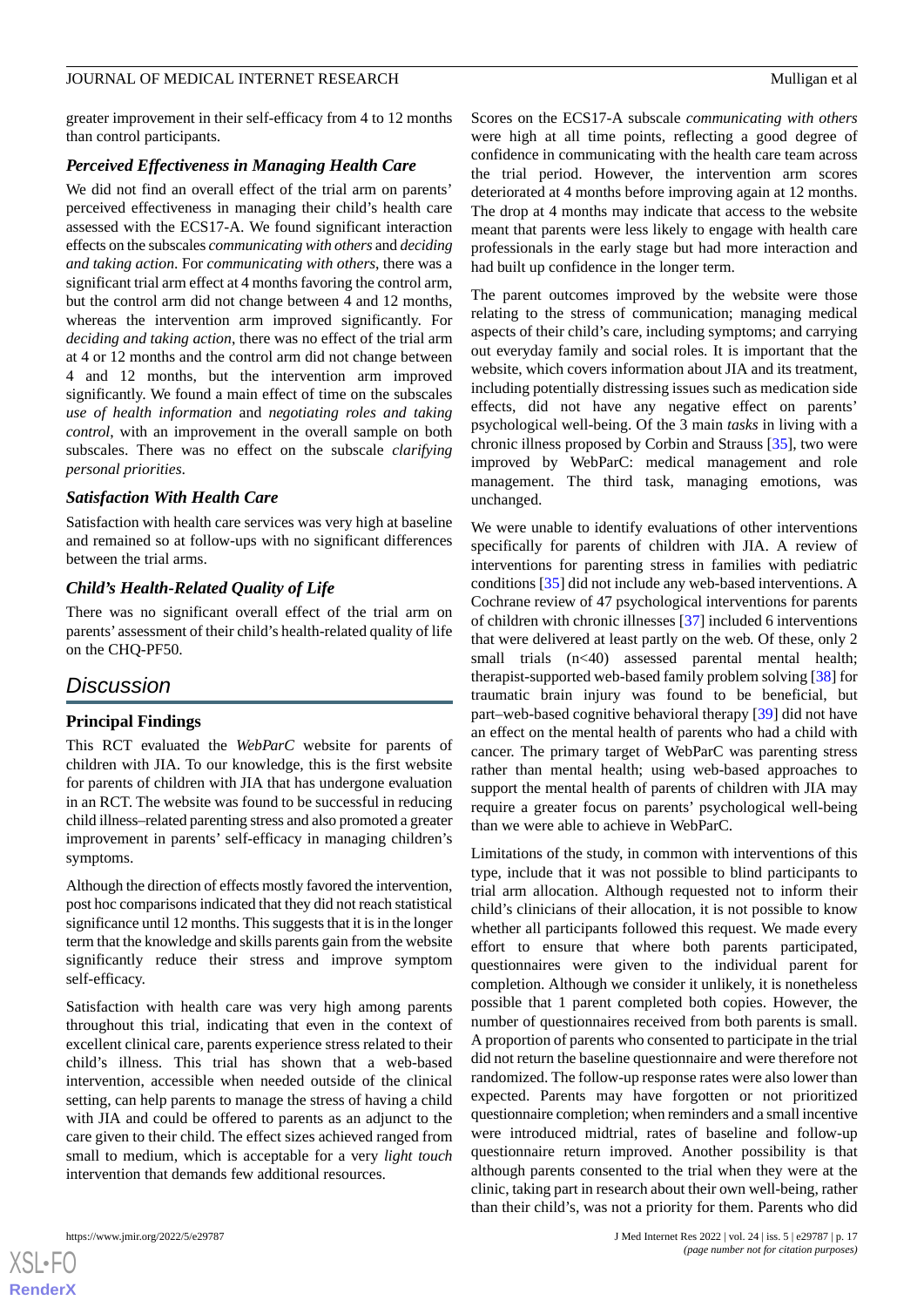not return the baseline questionnaire may also have been reluctant to answer detailed questions about their own and their child's well-being. These issues will need to be considered in future studies of this type.

In common with other research [\[40](#page-20-3)], fathers were less likely to participate, which occurred in this trial because they were less likely than mothers to attend the clinic. It was not possible to establish whether nonparticipating fathers may have been given access to the website by participating partners. The small number of cases where both parents participated meant that we were unable to cluster by household in our analyses.

To minimize participant burden, outcomes were assessed at only two follow-up times, 4 months and 12 months, after randomization. These were chosen for pragmatic reasons and to allow parents time to use the website before assessing its impact in the short and medium-to-longer term. We acknowledge that we will not have been able to capture all potential stressors that may have occurred and coping strategies used between the baseline and follow-up periods, but more frequent assessments would have increased the burden on parents.

Primary analyses with the PIP scales used a *P* value of <.05 for significance as per the protocol. For secondary analyses on additional scales we did not adjust the *P* value of <.05 to allow for multiple testing; therefore, caution should be taken when interpreting the results. However, it is notable that the pattern of our findings, even where not statistically significant, were mostly in the direction favoring the Intervention arm; therefore, it is unlikely that our significant findings reflect type I error.

### **Conclusions**

In conclusion, the study reported in this paper has demonstrated that web-based interventions for parents of children with JIA that combine information and skills training can result in significant benefits for parents. The benefits of reduced illness-related parenting stress and improvements in confidence and self-efficacy regarding parenting skills are important for a group not often seen as a high priority in health care. Future studies should attempt to devise techniques that reduce the loss to follow-up that was higher than projected in this study. In general, web-based interventions for parents of children with a chronic illness should be made a priority because they are easy to access at any time, replicable, and can offer a preventive approach to a large number of parents.

### **Acknowledgments**

This paper presents independent research funded by the National Institute for Health Research (NIHR) under its Research for Patient Benefit Program (grant reference number PB-PG-1013-32005) and the University College London Hospitals Charity, Shipley-Rudge Fund. The views expressed are those of the authors and not necessarily those of the NIHR or the Department of Health and Social Care. LRW is additionally supported by grants from the NIHR (to the NIHR Biomedical Research Centre at Great Ormond Street Hospital), Versus Arthritis (20164, 21593), and the UK Research and Innovation Medical Research Council (MR/R013926/1). The authors would like to thank the parents and health care professionals who helped to develop the website content. The authors would also like to thank all the parents who took part in the trial, the study sites, teams, and colleagues who recruited participants and collected clinical data, as well as the trial steering committee who provided invaluable advice. The health care professionals from Great Ormond Street Hospital and University College London Hospital involved in developing the website content were Muthana Al Obaidi, Katie Austin, Emily Boulter, Clive Edelsten, Despina Eleftheriou, Jill Ferrari, Sarah Francis, Yvonne Glackin, Ellie Haggart, Gillian Hardman, Sally Harris, Abdul Hassan, Rengasamy Janarthanan, Alison Kelly, Sandrine Lacassagne, Netali Levi, Polly Livermore, Sue Maillard, Neil Martin, Ruth McGowan, Elena Moraitis, Kiran Nistala, Charris Papadopoulou, Reshma Pattani, Clarissa Pilkington, Chris Rawcliff, Debajit Sen, Lucy R Wedderburn, and Karen Wynne.

The members of the WebParC Investigator Group are Dr Eslam Al-Abadi, Birmingham Children's Hospital; Dr Muthana Al-Obaidi, Department of Paediatric Rheumatology, Great Ormond Street Hospital NHS Foundation Trust, Infection, Inflammation and Rheumatology Section; NIHR Biomedical Research Centre, UCL Great Ormond Street Institute of Child Health; Dr Kate Armon, Addenbrooke's Hospital, Cambridge and Norfolk & Norwich University Hospital; Dr Kathy Bailey, Oxford University Hospitals; Lyndsey Bibb, New Cross Hospital, Wolverhampton; Dr Richard Brough, Shrewsbury & Telford Hospital NHS Trust; Katrin Buerkle, City, University of London; Jo Bytham, Addenbrooke's Hospital, Cambridge; Asyah Chhibda, Leeds Teaching Hospitals NHS Trust; Dr Alice Chieng, Royal Manchester Children's Hospital; Heather Chisem, Sheffield Children's NHS Foundation Trust; Louise Coke, Norfolk & Norwich University Hospital; Dr Karen Davies, The Robert Jones and Agnes Hunt Orthopaedic Hospital; Dr Hans de Graaf, Southampton Children's Hospital; Rebecca Denyer, New Cross Hospital, Wolverhampton; Kirsty Devine, Great North Children's Hospital, Newcastle; Annette Duggan, Royal Manchester Children's Hospital; Andrea Edwards, Addenbrooke's Hospital, Cambridge; Louisa Fear, Norfolk & Norwich University Hospital; Ruth Finch, Oxford University Hospitals; Dr Chris Flood, London South Bank University; Elizabeth Fofana, Southampton Children's Hospital; Sara Foster, Addenbrooke's Hospital, Cambridge; Sarah Hanson, Leeds Teaching Hospitals NHS Trust; Dr Sally Harris, Brighton and Sussex University Hospitals NHS Trust; Dr Kathryn Harrison, Birmingham Children's Hospital and University Hospital Coventry & Warwickshire; Dr Daniel P Hawley, Sheffield Children's NHS Foundation Trust; Eleanor Heaf, Royal Manchester Children's Hospital; Dr Shashivadan Hirani, City, University of London; Ruth Howman, Birmingham Children's Hospital; James Jones, Shrewsbury and Telford Hospital NHS Trust; Ruth Jones, Royal Stoke University Hospital; Dr Alice Leahy, Southampton Children's Hospital; Dr Valentina Leone, Leeds Teaching Hospitals NHS Trust; Gail Lindsay, Addenbrooke's Hospital, Cambridge; Carol Lydon, Alder Hey Children's Hospital; Ian MacDonald, Great Ormond Street Hospital; Emma MacLeod, Southampton Children's Hospital; Dr Liza J McCann, Alder Hey Children's Hospital, Liverpool; Dr Flora McErlane, Great North Children's

 $XSI - F($ **[RenderX](http://www.renderx.com/)**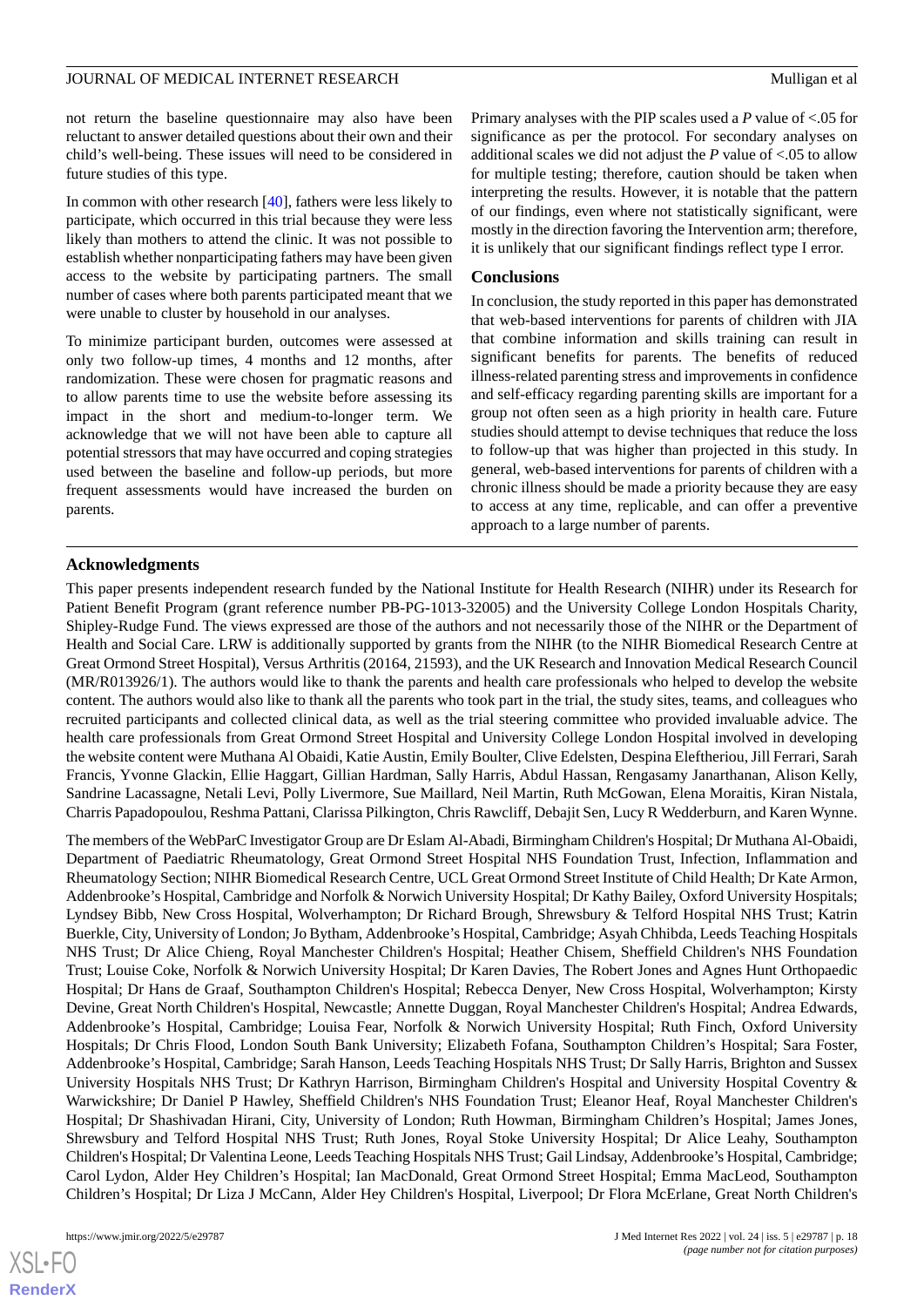Hospital, Newcastle; Ann McGovern, Royal Manchester Children's Hospital; Diane Miller, Oxford University Hospitals; Dr Kathleen Mulligan, City, University of London; Maxine Mutten, Sheffield Children's NHS Foundation Trust; Professor Stanton P Newman, City, University of London; Tracy Oliver, Norfolk & Norwich University Hospital; Dr Jonathan Packham, Royal Stoke University Hospital; Helen Parker, Royal Stoke University Hospital; Sarrah Peerbux, City, University of London; Dr Clive Ryder, University Hospital Coventry & Warwickshire; Hilary Shepley, The Robert Jones and Agnes Hunt Orthopaedic Hospital; Dr Brian Shields, University Hospital Coventry & Warwickshire; Dr Taunton Southwood, Birmingham Children's Hospital; Rebecca Steele, University Hospital Coventry & Warwickshire; Dr Alexandra Tabor, Royal Stoke University Hospital; Jo Taylor, City, University of London; Lowri Thomas, Sheffield Children's NHS Foundation Trust; Fiona Thompson, University Hospital Coventry & Warwickshire; Louise Turner, Leeds Teaching Hospitals NHS Trust; Sarah Turner, The Robert Jones and Agnes Hunt Orthopaedic Hospital; Susan Wadeson, Alder Hey Children's Hospital; Diane Walia, Great North Children's Hospital, Newcastle; Joanna Watts, Norfolk & Norwich University Hospital; Nicola Watts, University Hospital Coventry & Warwickshire; Professor Lucy R Wedderburn, Great Ormond Street Hospital; Pauline Whitelaw, City, University of London.

### **Authors' Contributions**

All authors were involved in drafting or revising this paper, and all approved the final version. SPH had full access to all the data in the study and takes responsibility for the integrity of the data and the accuracy of the data analysis. SN, KM, SPH, LW, and SH were responsible for the study conception and design. JT, KM, and the WebParC Investigator Group were responsible for the acquisition of data. SPH, KM, and SN analyzed and interpreted the data.

### **Conflicts of Interest**

<span id="page-18-7"></span>None declared.

### **Multimedia Appendix 1**

<span id="page-18-8"></span>Unadjusted means and SEs for all self-report questionnaire measures at baseline, 4 months, and 12 months. [[DOCX File , 57 KB](https://jmir.org/api/download?alt_name=jmir_v24i5e29787_app1.docx&filename=756a06494cea4465eb435ab10826e31f.docx)-[Multimedia Appendix 1\]](https://jmir.org/api/download?alt_name=jmir_v24i5e29787_app1.docx&filename=756a06494cea4465eb435ab10826e31f.docx)

### **Multimedia Appendix 2**

Post hoc comparisons of trial arm effects, adjusted for baseline scores and educational level. [[DOCX File , 71 KB](https://jmir.org/api/download?alt_name=jmir_v24i5e29787_app2.docx&filename=65e10f7edd78df1a231be5fabd351582.docx)-[Multimedia Appendix 2\]](https://jmir.org/api/download?alt_name=jmir_v24i5e29787_app2.docx&filename=65e10f7edd78df1a231be5fabd351582.docx)

### **Multimedia Appendix 3**

<span id="page-18-0"></span>CONSORT-EHeatlh V1.6.1. [[PDF File \(Adobe PDF File\), 1200 KB](https://jmir.org/api/download?alt_name=jmir_v24i5e29787_app3.pdf&filename=2c69523cff13f8d5e1e496641a9b2f04.pdf)-[Multimedia Appendix 3\]](https://jmir.org/api/download?alt_name=jmir_v24i5e29787_app3.pdf&filename=2c69523cff13f8d5e1e496641a9b2f04.pdf)

### **References**

- <span id="page-18-1"></span>1. Mulligan K, Etheridge A, Kassoumeri L, Wedderburn LR, Newman S. Do mothers and fathers hold similar views about their child's arthritis? Arthritis Rheum 2009;61(12):1712-1718 [[FREE Full text](https://doi.org/10.1002/art.25008)] [doi: [10.1002/art.25008\]](http://dx.doi.org/10.1002/art.25008) [Medline: [19950321](http://www.ncbi.nlm.nih.gov/entrez/query.fcgi?cmd=Retrieve&db=PubMed&list_uids=19950321&dopt=Abstract)]
- <span id="page-18-2"></span>2. Mulligan K, Kassoumeri L, Etheridge A, Moncrieffe H, Wedderburn LR, Newman S. Mothers' reports of the difficulties that their children experience in taking methotrexate for Juvenile Idiopathic Arthritis and how these impact on quality of life. Pediatr Rheumatol Online J 2013;11(1):23 [\[FREE Full text\]](https://ped-rheum.biomedcentral.com/articles/10.1186/1546-0096-11-23) [doi: [10.1186/1546-0096-11-23](http://dx.doi.org/10.1186/1546-0096-11-23)] [Medline: [23714105\]](http://www.ncbi.nlm.nih.gov/entrez/query.fcgi?cmd=Retrieve&db=PubMed&list_uids=23714105&dopt=Abstract)
- <span id="page-18-3"></span>3. Buerkle KM, Hirani SP, Kassoumeri L, Etheridge A, Wedderburn LR, Newman SP. The impact of response to MTX on the illness and treatment beliefs of parents of children with JIA. Rheumatology 2011;50(Supplement 3):131.
- <span id="page-18-4"></span>4. Gómez-Ramírez O, Gibbon M, Berard R, Jurencak R, Green J, Tucker L, et al. A recurring rollercoaster ride: a qualitative study of the emotional experiences of parents of children with juvenile idiopathic arthritis. Pediatr Rheumatol Online J 2016;14(1):13 [[FREE Full text\]](https://ped-rheum.biomedcentral.com/articles/10.1186/s12969-016-0073-9) [doi: [10.1186/s12969-016-0073-9](http://dx.doi.org/10.1186/s12969-016-0073-9)] [Medline: [26961237](http://www.ncbi.nlm.nih.gov/entrez/query.fcgi?cmd=Retrieve&db=PubMed&list_uids=26961237&dopt=Abstract)]
- <span id="page-18-5"></span>5. Cousino MK, Hazen RA. Parenting stress among caregivers of children with chronic illness: a systematic review. J Pediatr Psychol 2013;38(8):809-828. [doi: [10.1093/jpepsy/jst049](http://dx.doi.org/10.1093/jpepsy/jst049)] [Medline: [23843630](http://www.ncbi.nlm.nih.gov/entrez/query.fcgi?cmd=Retrieve&db=PubMed&list_uids=23843630&dopt=Abstract)]
- <span id="page-18-6"></span>6. Anthony KK, Bromberg MH, Gil KM, Schanberg LE. Parental perceptions of child vulnerability and parent stress as predictors of pain and adjustment in children with chronic arthritis. Child Hlth Care 2011;40(1):53-69. [doi: [10.1080/02739615.2011.537938\]](http://dx.doi.org/10.1080/02739615.2011.537938)
- 7. Fair DC, Rodriguez M, Knight AM, Rubinstein TB. Depression and anxiety in patients with juvenile idiopathic arthritis: current insights and impact on quality of life, a systematic review. Open Access Rheumatol 2019;11:237-252 [\[FREE Full](https://dx.doi.org/10.2147/OARRR.S174408) [text](https://dx.doi.org/10.2147/OARRR.S174408)] [doi: [10.2147/OARRR.S174408](http://dx.doi.org/10.2147/OARRR.S174408)] [Medline: [31807093\]](http://www.ncbi.nlm.nih.gov/entrez/query.fcgi?cmd=Retrieve&db=PubMed&list_uids=31807093&dopt=Abstract)
- 8. Kazak AE. Pediatric Psychosocial Preventative Health Model (PPPHM): research, practice, and collaboration in pediatric family systems medicine. Fam Syst Health 2006;24(4):381-395. [doi: [10.1037/1091-7527.24.4.381\]](http://dx.doi.org/10.1037/1091-7527.24.4.381)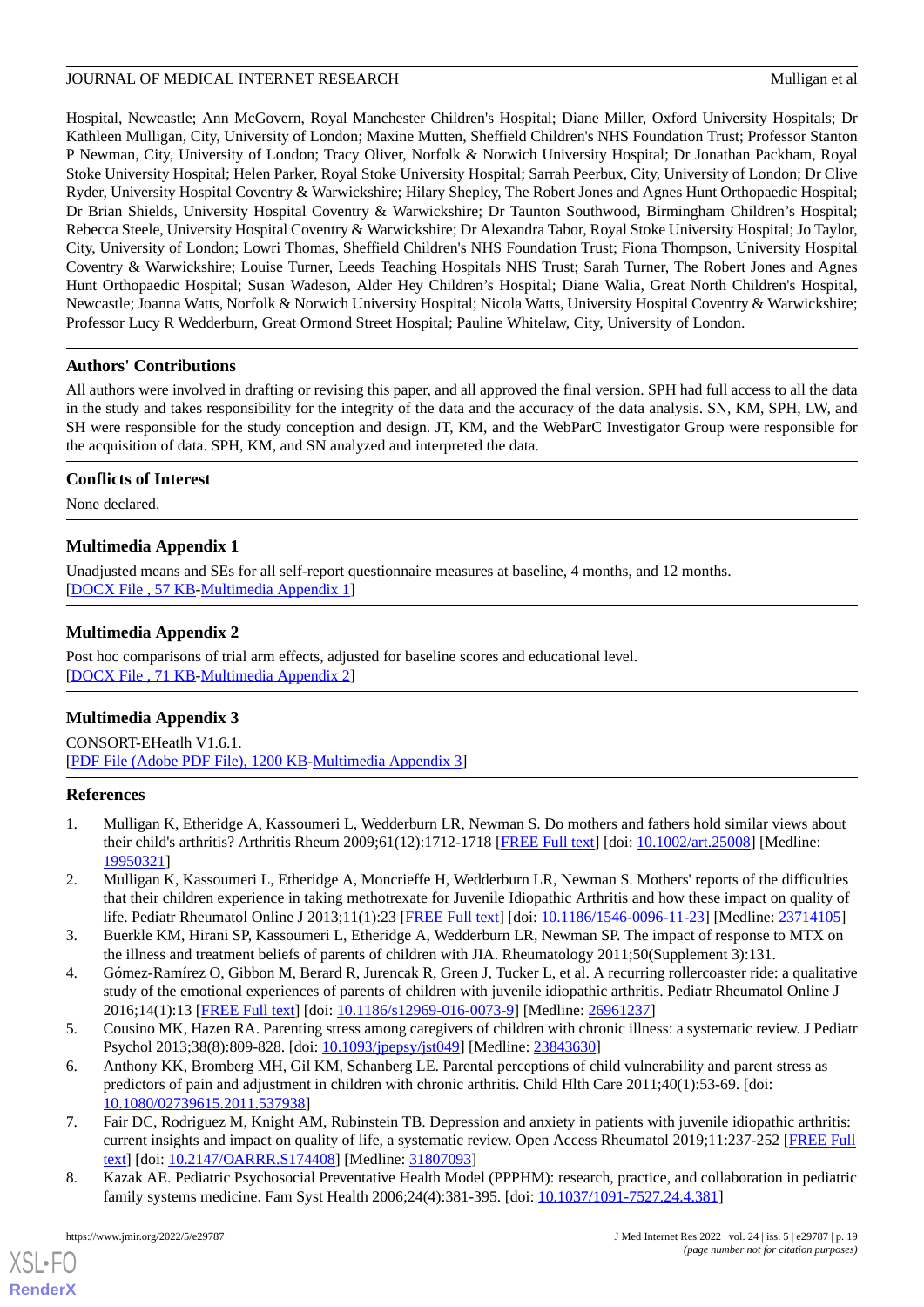- <span id="page-19-0"></span>9. Wright J, Curran J, Rose-Davis B, Cellucci T, Duffy CM, Tucker LB, et al. Parental perspectives about research and knowledge translation in juvenile idiopathic arthritis. ACR Open Rheumatol 2020;2(3):138-146 [\[FREE Full text\]](https://doi.org/10.1002/acr2.11111) [doi: [10.1002/acr2.11111](http://dx.doi.org/10.1002/acr2.11111)] [Medline: [31997575](http://www.ncbi.nlm.nih.gov/entrez/query.fcgi?cmd=Retrieve&db=PubMed&list_uids=31997575&dopt=Abstract)]
- <span id="page-19-2"></span><span id="page-19-1"></span>10. Tonsaker T, Bartlett G, Trpkov C. Health information on the Internet: gold mine or minefield? Can Fam Physician 2014;60(5):407-408 [[FREE Full text](http://www.cfp.ca/cgi/pmidlookup?view=long&pmid=24828994)] [Medline: [24828994](http://www.ncbi.nlm.nih.gov/entrez/query.fcgi?cmd=Retrieve&db=PubMed&list_uids=24828994&dopt=Abstract)]
- 11. Pehora C, Gajaria N, Stoute M, Fracassa S, Serebale-O'Sullivan R, Matava CT. Are parents getting it right? A survey of parents' Internet use for children's health care information. Interact J Med Res 2015;4(2):e12 [[FREE Full text](https://www.i-jmr.org/2015/2/e12/)] [doi: [10.2196/ijmr.3790](http://dx.doi.org/10.2196/ijmr.3790)] [Medline: [26099207](http://www.ncbi.nlm.nih.gov/entrez/query.fcgi?cmd=Retrieve&db=PubMed&list_uids=26099207&dopt=Abstract)]
- <span id="page-19-4"></span><span id="page-19-3"></span>12. Stinson JN, Tucker L, Huber A, Harris H, Lin C, Cohen L, et al. Surfing for juvenile idiopathic arthritis: perspectives on quality and content of information on the Internet. J Rheumatol 2009;36(8):1755-1762. [doi: [10.3899/jrheum.081010](http://dx.doi.org/10.3899/jrheum.081010)] [Medline: [19531749](http://www.ncbi.nlm.nih.gov/entrez/query.fcgi?cmd=Retrieve&db=PubMed&list_uids=19531749&dopt=Abstract)]
- <span id="page-19-5"></span>13. JIA website for parents. URL: <http://www.webparc.org.uk/Account?ReturnUrl=%2f> [accessed 2021-11-30]
- <span id="page-19-6"></span>14. Petty RE, Southwood TR, Manners P, Baum J, Glass DN, Goldenberg J, International League of Associations for Rheumatology. International League of Associations for Rheumatology classification of juvenile idiopathic arthritis: second revision, Edmonton, 2001. J Rheumatol 2004;31(2):390-392. [Medline: [14760812](http://www.ncbi.nlm.nih.gov/entrez/query.fcgi?cmd=Retrieve&db=PubMed&list_uids=14760812&dopt=Abstract)]
- 15. Living with arthritis: caring for someone. Arthritis Care. URL: [http://www.arthritiscare.org.uk/LivingwithArthritis/](http://www.arthritiscare.org.uk/LivingwithArthritis/Caringforsomeone) **[Caringforsomeone](http://www.arthritiscare.org.uk/LivingwithArthritis/Caringforsomeone)**
- 16. Arthritis: childhood. Birmingham Arthritis Research Centre. URL:<https://www.barc.org.uk/arthritis/childhood/index.html>
- <span id="page-19-7"></span>17. Childrens Chronic Arthritis Association. URL:<https://www.ccaa.org.uk/?id=2>
- 18. Information on paediatric rheumatic diseases. Paediatric Rheumatology INternational Trials Organisation. URL: [https:/](https://www.printo.it/pediatric-rheumatology/pediatricrheumatology/index.asp?Lingua=United%20Kingdom&Paese=United%Kingdom) [/tinyurl.com/3zz4n77c](https://www.printo.it/pediatric-rheumatology/pediatricrheumatology/index.asp?Lingua=United%20Kingdom&Paese=United%Kingdom)
- <span id="page-19-9"></span><span id="page-19-8"></span>19. Juvenile idiopathic arthritis. Patient UK. URL: [https://patient.info/bones-joints-muscles/rheumatoid-arthritis-leaflet/](https://patient.info/bones-joints-muscles/rheumatoid-arthritis-leaflet/juvenile-idiopathic-arthritis) [juvenile-idiopathic-arthritis](https://patient.info/bones-joints-muscles/rheumatoid-arthritis-leaflet/juvenile-idiopathic-arthritis)
- <span id="page-19-10"></span>20. Streisand R, Braniecki S, Tercyak KP, Kazak AE. Childhood illness-related parenting stress: the pediatric inventory for parents. J Pediatr Psychol 2001;26(3):155-162. [doi: [10.1093/jpepsy/26.3.155\]](http://dx.doi.org/10.1093/jpepsy/26.3.155) [Medline: [11259517\]](http://www.ncbi.nlm.nih.gov/entrez/query.fcgi?cmd=Retrieve&db=PubMed&list_uids=11259517&dopt=Abstract)
- 21. Zigmond AS, Snaith RP. The hospital anxiety and depression scale. Acta Psychiatr Scand 1983;67(6):361-370. [doi: [10.1111/j.1600-0447.1983.tb09716.x\]](http://dx.doi.org/10.1111/j.1600-0447.1983.tb09716.x) [Medline: [6880820](http://www.ncbi.nlm.nih.gov/entrez/query.fcgi?cmd=Retrieve&db=PubMed&list_uids=6880820&dopt=Abstract)]
- <span id="page-19-12"></span><span id="page-19-11"></span>22. Barlow JH, Shaw KL, Wright CC. Development and preliminary validation of a self-efficacy measure for use among parents of children with juvenile idiopathic arthritis. Arthritis Care Res 2000;13(4):227-236. [doi: [10.1002/1529-0131\(200008\)13:4<227::aid-anr7>3.0.co;2-n](http://dx.doi.org/10.1002/1529-0131(200008)13:4<227::aid-anr7>3.0.co;2-n)] [Medline: [14635277](http://www.ncbi.nlm.nih.gov/entrez/query.fcgi?cmd=Retrieve&db=PubMed&list_uids=14635277&dopt=Abstract)]
- <span id="page-19-13"></span>23. Kristjansson E, Tugwell PS, Wilson AJ, Brooks PM, Driedger SM, Gallois C, et al. Development of the effective musculoskeletal consumer scale. J Rheumatol 2007;34(6):1392-1400. [Medline: [17552066](http://www.ncbi.nlm.nih.gov/entrez/query.fcgi?cmd=Retrieve&db=PubMed&list_uids=17552066&dopt=Abstract)]
- <span id="page-19-14"></span>24. Larsen DL, Attkisson CC, Hargreaves WA, Nguyen TD. Assessment of client/patient satisfaction: development of a general scale. Eval Program Plann 1979;2(3):197-207. [doi: [10.1016/0149-7189\(79\)90094-6\]](http://dx.doi.org/10.1016/0149-7189(79)90094-6) [Medline: [10245370\]](http://www.ncbi.nlm.nih.gov/entrez/query.fcgi?cmd=Retrieve&db=PubMed&list_uids=10245370&dopt=Abstract)
- <span id="page-19-15"></span>25. Nugent J, Ruperto N, Grainger J, Machado C, Sawhney S, Baildam E, Paediatric Rheumatology International Trials Organisation. The British version of the Childhood Health Assessment Questionnaire (CHAQ) and the Child Health Questionnaire (CHQ). Clin Exp Rheumatol 2001;19(4 Suppl 23):S163-S167. [Medline: [11510323\]](http://www.ncbi.nlm.nih.gov/entrez/query.fcgi?cmd=Retrieve&db=PubMed&list_uids=11510323&dopt=Abstract)
- <span id="page-19-16"></span>26. Carver CS. You want to measure coping but your protocol's too long: consider the brief COPE. Int J Behav Med 1997;4(1):92-100. [doi: [10.1207/s15327558ijbm0401\\_6\]](http://dx.doi.org/10.1207/s15327558ijbm0401_6) [Medline: [16250744\]](http://www.ncbi.nlm.nih.gov/entrez/query.fcgi?cmd=Retrieve&db=PubMed&list_uids=16250744&dopt=Abstract)
- <span id="page-19-18"></span><span id="page-19-17"></span>27. Broadbent E, Petrie KJ, Main J, Weinman J. The brief illness perception questionnaire. J Psychosom Res 2006;60(6):631-637. [doi: [10.1016/j.jpsychores.2005.10.020\]](http://dx.doi.org/10.1016/j.jpsychores.2005.10.020) [Medline: [16731240\]](http://www.ncbi.nlm.nih.gov/entrez/query.fcgi?cmd=Retrieve&db=PubMed&list_uids=16731240&dopt=Abstract)
- <span id="page-19-19"></span>28. Giannini EH, Ruperto N, Ravelli A, Lovell DJ, Felson DT, Martini A. Preliminary definition of improvement in juvenile arthritis. Arthritis Rheum 1997;40(7):1202-1209. [doi: [10.1002/1529-0131\(199707\)40:7<1202::AID-ART3>3.0.CO;2-R](http://dx.doi.org/10.1002/1529-0131(199707)40:7<1202::AID-ART3>3.0.CO;2-R)] [Medline: [9214419\]](http://www.ncbi.nlm.nih.gov/entrez/query.fcgi?cmd=Retrieve&db=PubMed&list_uids=9214419&dopt=Abstract)
- <span id="page-19-20"></span>29. Little RJ, Rubin DB. Statistical analysis with missing data. New York, NY: John Wiley; 2002.
- 30. Rubin DB. Multiple imputation and non-response in surveys. New York, NY: John WIley; 1987.
- <span id="page-19-21"></span>31. Wray J, Cassedy A, Ernst MM, Franklin RC, Brown K, Marino BS. Psychosocial functioning of parents of children with heart disease-describing the landscape. Eur J Pediatr 2018;177(12):1811-1821. [doi: [10.1007/s00431-018-3250-7\]](http://dx.doi.org/10.1007/s00431-018-3250-7) [Medline: [30232593](http://www.ncbi.nlm.nih.gov/entrez/query.fcgi?cmd=Retrieve&db=PubMed&list_uids=30232593&dopt=Abstract)]
- <span id="page-19-23"></span><span id="page-19-22"></span>32. Cohen LL, Vowles KE, Eccleston C. Parenting an adolescent with chronic pain: an investigation of how a taxonomy of adolescent functioning relates to parent distress. J Pediatr Psychol 2010;35(7):748-757. [doi: [10.1093/jpepsy/jsp103](http://dx.doi.org/10.1093/jpepsy/jsp103)] [Medline: [19914956](http://www.ncbi.nlm.nih.gov/entrez/query.fcgi?cmd=Retrieve&db=PubMed&list_uids=19914956&dopt=Abstract)]
- 33. Crawford JR, Henry JD, Crombie C, Taylor EP. Normative data for the HADS from a large non-clinical sample. Br J Clin Psychol 2001;40(4):429-434. [doi: [10.1348/014466501163904\]](http://dx.doi.org/10.1348/014466501163904) [Medline: [11760618\]](http://www.ncbi.nlm.nih.gov/entrez/query.fcgi?cmd=Retrieve&db=PubMed&list_uids=11760618&dopt=Abstract)
- 34. Breeman S, Cotton S, Fielding S, Jones GT. Normative data for the hospital anxiety and depression scale. Qual Life Res 2015;24(2):391-398. [doi: [10.1007/s11136-014-0763-z](http://dx.doi.org/10.1007/s11136-014-0763-z)] [Medline: [25064207\]](http://www.ncbi.nlm.nih.gov/entrez/query.fcgi?cmd=Retrieve&db=PubMed&list_uids=25064207&dopt=Abstract)
- 35. Corbin JM, Strauss AL. Unending work and care: managing chronic illness at home. San Francisco, CA: Jossey-Bass; 1988.